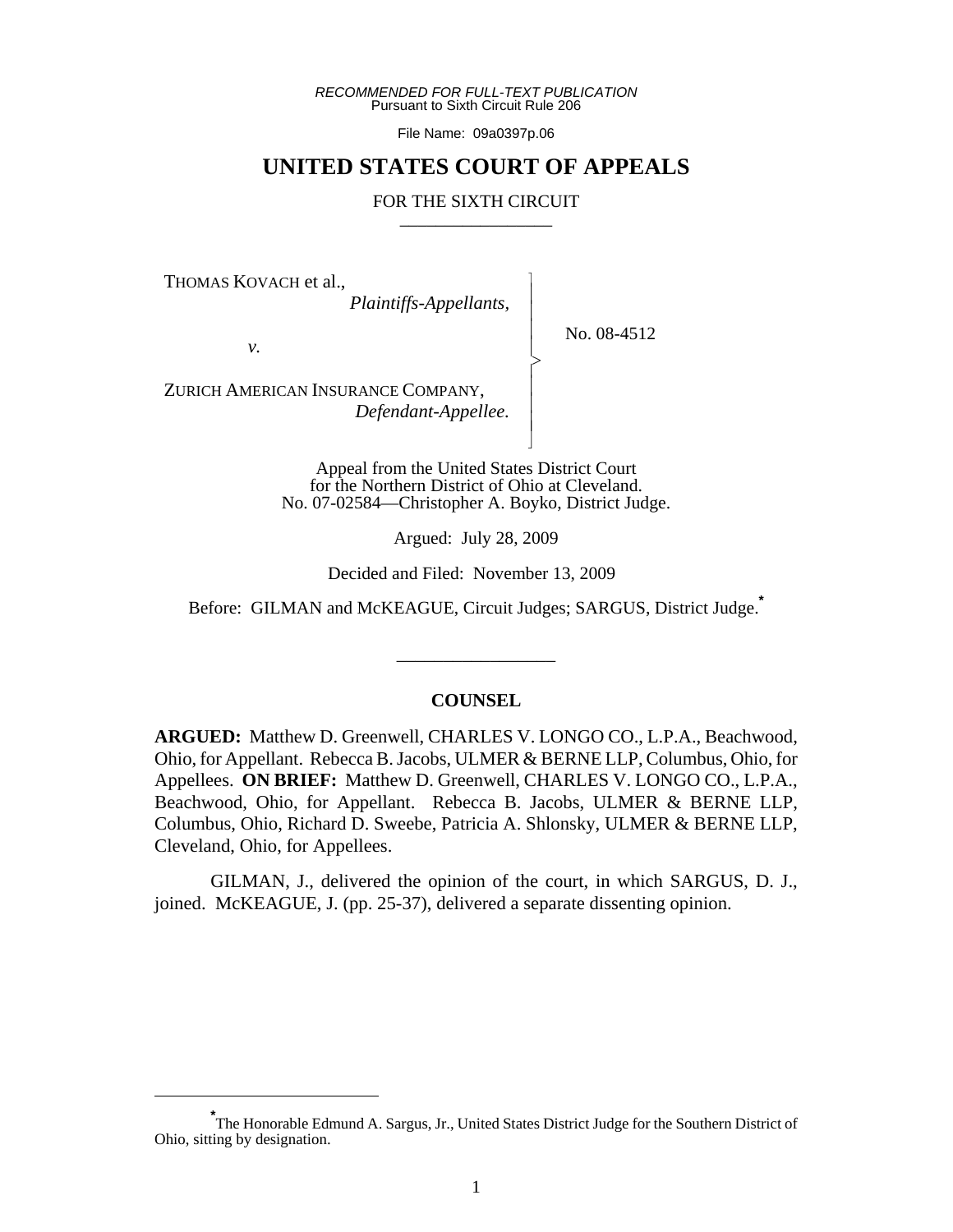# **OPINION \_\_\_\_\_\_\_\_\_\_\_\_\_\_\_\_\_**

**\_\_\_\_\_\_\_\_\_\_\_\_\_\_\_\_\_**

RONALD LEE GILMAN, Circuit Judge. On November 7, 2005, Thomas Kovach was riding his motorcycle while intoxicated, ran a stop sign, and collided with another vehicle in the intersection. He sustained severe injuries that led to the amputation of his left leg below the knee. Mr. Kovach was insured under an accidental death and dismemberment (AD&D) insurance policy provided by his wife's employer (hereafter referred to as the Plan). He and his wife Rebecca filed a claim with Zurich American Insurance Company, the administrator of the Plan, for dismemberment benefits. Zurich denied the Kovaches' claim after determining that Mr. Kovach's injuries were caused by his drunk driving and therefore not covered as an "accidental" occurrence under the Plan.

The Kovaches brought a claim under the Employee Retirement Income Security Act, 29 U.S.C. §§ 1001-1461 (ERISA), that challenged Zurich's denial of coverage. Applying a deferential arbitrary-and-capricious standard, the district court granted summary judgment in favor of Zurich. On appeal, the Kovaches argue that (1) the district court should have applied a de novo standard of review because Zurich improperly delegated its decisionmaking authority to an outside lawyer, and (2) Zurich's denial of their claim was improper under either standard. Although we reject the Kovaches' first argument, we agree with their second. We therefore **REVERSE** the judgment of the district court and **REMAND** the case for the entry of a judgment in favor of the Kovaches.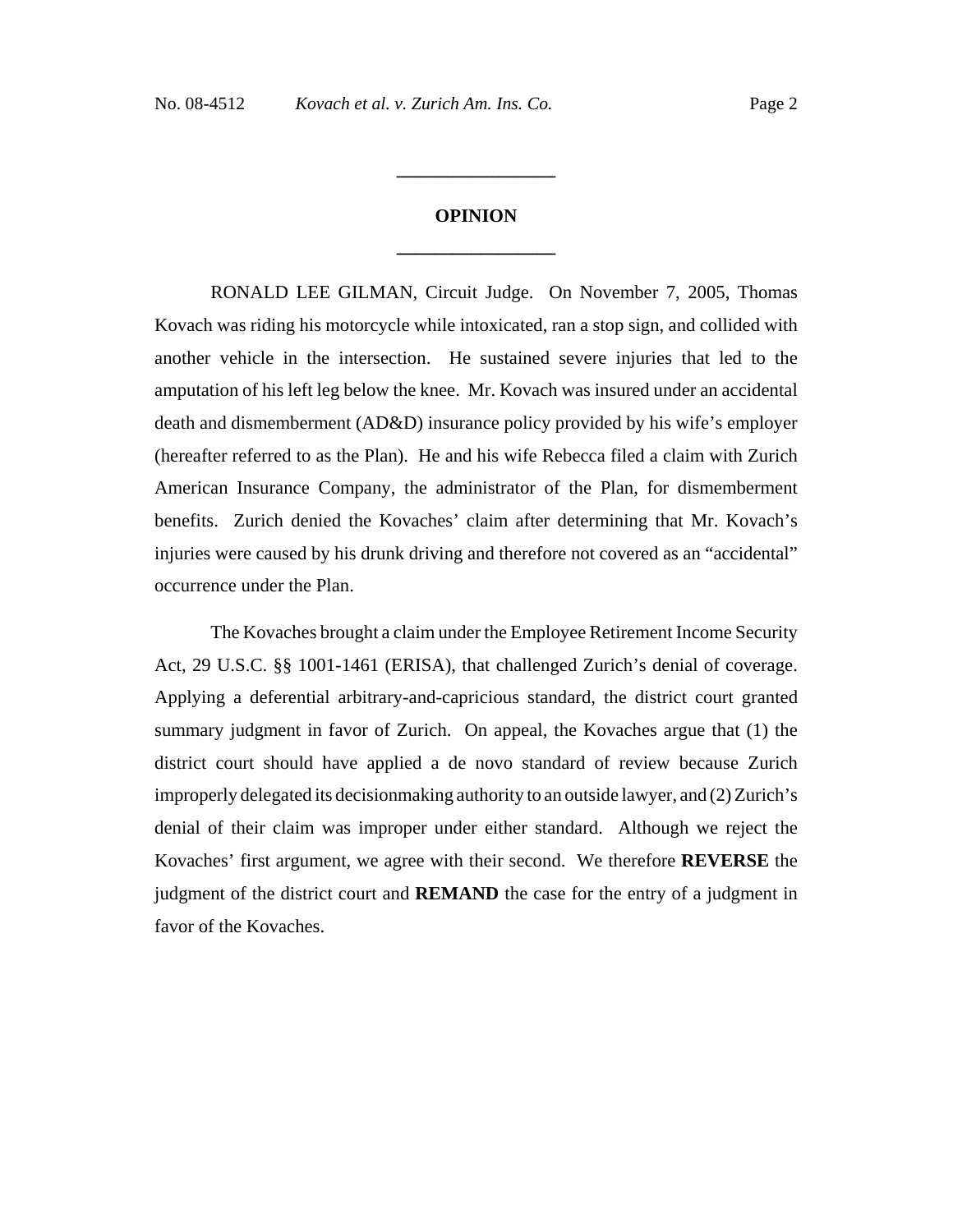# **I. BACKGROUND**

#### **A. The AD&D policy**

Rebecca Kovach enrolled in the Plan through her employer, KeyCorp. Zurich, as the Plan Administrator, was responsible for the processing and payment of claims under the Plan and was the claims fiduciary. The AD&D coverage paid benefits for losses, including dismemberment, resulting from an injury according to the following definition:

Injury means a bodily injury directly caused by accidental means which is independent of all other causes, results from a Hazard, and occurs while the Covered Person is insured under this Policy.

Although the term "accidental" is not defined, the Plan includes several explicit exclusions, including the following:

A loss shall not be a Covered Loss if it is caused by, contributed to, or resulted from:

- 1. Suicide, attempted suicide, or a purposeful self-inflicted wound; . . .
- 7. Skydiving, parasailing, hangglinding [sic], bungeejumping, or any similar activity . . . .

Mrs. Kovach's policy provided for up to \$250,000 of coverage. In the case of an amputated limb, the policy paid \$125,000. Mr. Kovach was covered under his wife's policy.

#### **B. Mr. Kovach's accident and resulting amputation**

On November 7, 2005, Mr. Kovach was involved in a collision while riding his motorcycle in Ravenna, Ohio. According to the crash report filed by the responding officer, Mr. Kovach ran a stop sign at a four-way intersection and was struck by a car. Mr. Kovach was taken to Robinson Memorial Hospital in Portage County to be stabilized. Based on the severity of his injuries, he was then flown via Medivac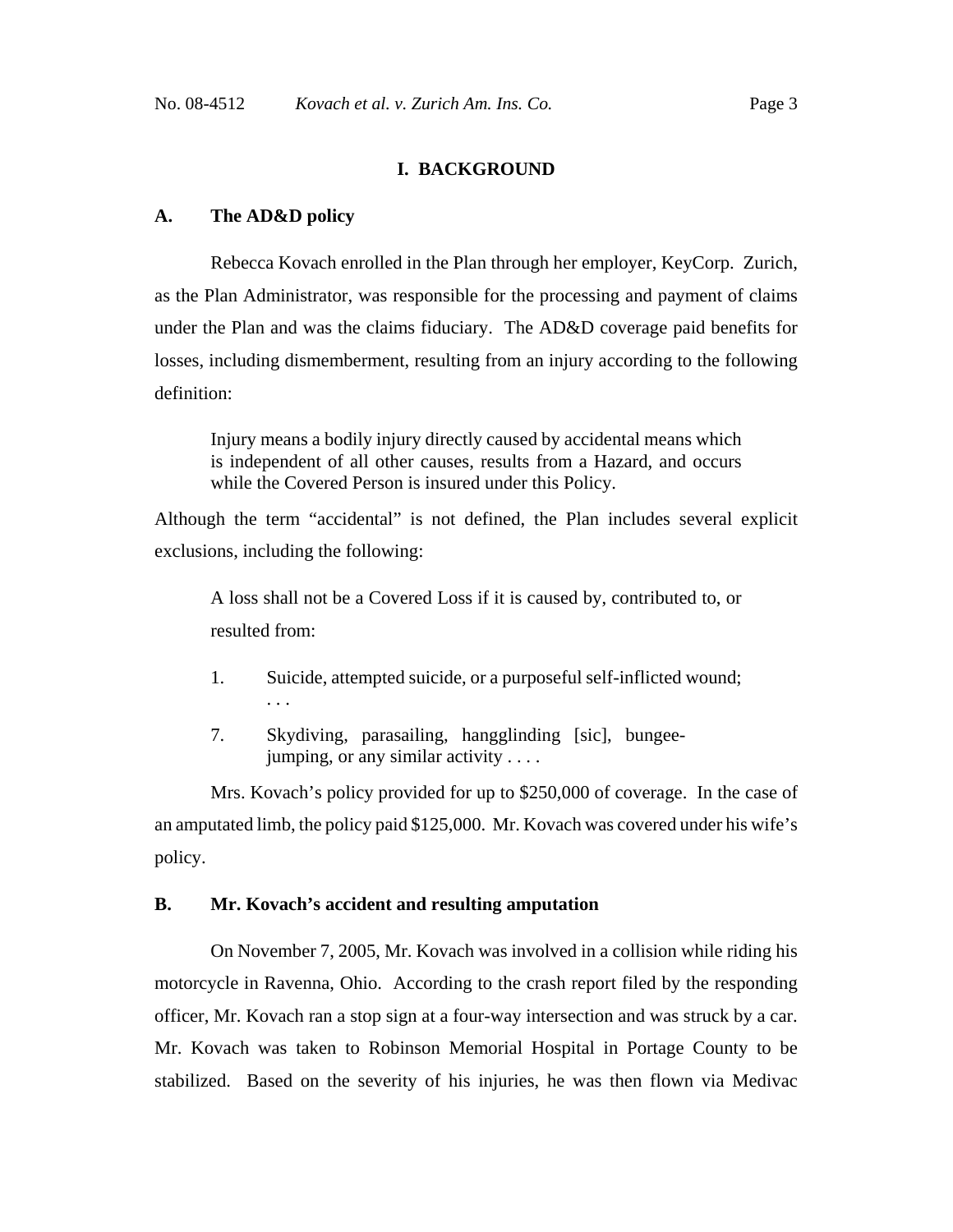helicopter to the Cleveland MetroHealth Medical Center. The doctors were unable to save Mr. Kovach's left leg, which they amputated just below the knee.

Mr. Kovach's admission report from MetroHealth noted that a blood sample taken at Robinson Memorial Hospital after the accident and tested by an outside lab showed that Mr. Kovach had a blood alcohol content (BAC) of .148%—well over the legal limit in Ohio of .08%. *See* O.R.C. § 4511.19(A)(1). MetroHealth took its own sample of Mr. Kovach's blood sometime after his arrival. Those results showed a BAC of .085% and also showed the presence of opiates and benzodiazepines. The Kovaches contend that the positive drug test was due to medically administered valium and morphine given to Mr. Kovach after the accident, a contention not refuted by the record.

# **C. Zurich's denial of the Kovaches' AD&D claim**

Mr. Kovach and his wife timely filed a dismemberment claim with Zurich in December 2005.The claim was based on Mr. Kovach's below-the-knee amputation. Zurich subsequently retained the services of CS Claims Group, Inc., an independent investigation firm, to obtain Mr. Kovach's hospital and toxicology records, as well as the records from all of his treating physicians. Upon receiving the MetroHealth records and noting Mr. Kovach's BAC, Zurich decreased its reserves on the claim from \$125,000 to \$10 in anticipation that the claim would be denied. Zurich then hired an attorney, Daniel Maguire, to review Mr. Kovach's file and to draft a denial letter based on the policy's provisions if Maguire agreed that the claim should be denied. The insurer's letter to Maguire noted that Mr. Kovach "was the operator of a motorcycle that appears to have run a stop sign and hit another vehicle in the intersection . . . [and] was intoxicated at the time of loss."

Maguire agreed with Zurich's inclination that the claim should be denied and prepared an opinion letter that discussed the applicable caselaw, concluding that no benefits were payable. Zurich subsequently authorized a denial of the benefits. It sent a denial letter to the Kovaches in March 2006 using language taken from Maguire's opinion letter. The denial letter explained that Zurich had concluded that Mr. Kovach's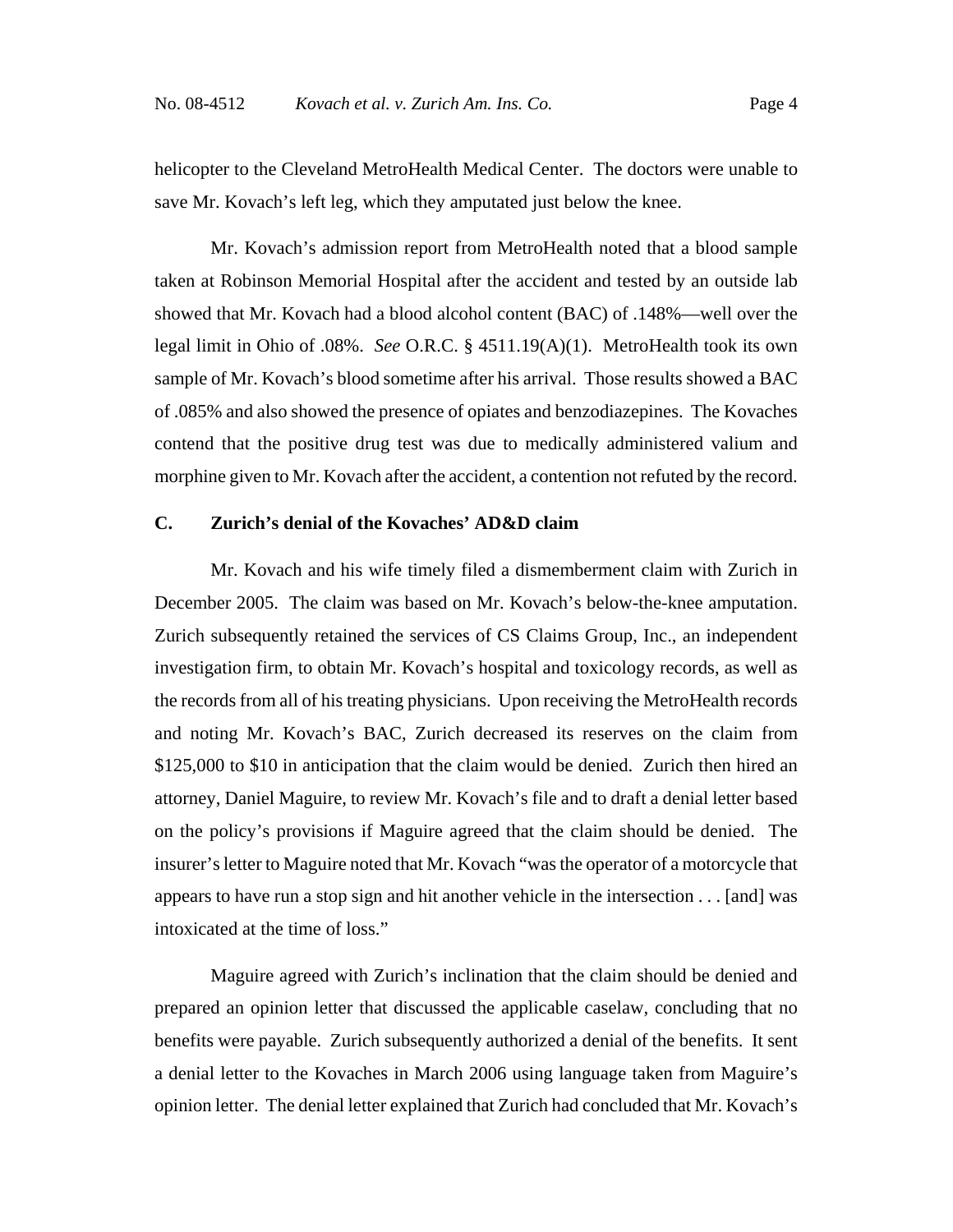injury was not due to an "accident" under the terms of the Plan because Mr. Kovach (a) was driving with almost twice the legal BAC, (b) had tested positive for opiates and benzodiazepines, and (c) had, according to the police officer responding to the accident, run a stop sign and thereby initiated the crash. Zurich thus reasoned that the injury was a reasonably foreseeable consequence of driving while under the influence of alcohol and possibly drugs. Citing several federal decisions upholding the denial of AD&D benefits under allegedly similar circumstances, Zurich also concluded that the facts supported the application of the policy's self-inflicted-wound exclusion.

The Kovaches timely appealed Zurich's initial denial of the claim to the insurer's ERISA Review Committee. They submitted what they characterized as "newly discovered relevant evidence" in the form of Mr. Kovach's affidavit, which asserted that the other driver, not he, ran the stop sign. Zurich responded by clarifying that the Kovaches were not presenting newly discovered evidence, but rather a different version of the events surrounding the incident. Zurich nevertheless noted that it had decided to stay the appeal in order to clarify the issue of which party was at fault for the collision.

To investigate the fault issue, Zurich again retained CS Claims Group, Inc. to obtain the Ravenna Police Department's final Traffic Crash Report. The report confirmed that Kovach had been cited for a stop-sign violation and had tested positive for drugs (based on the MetroHealth test results). Zurich had previously seen only the initial accident report, which lacked these details. After reviewing this information, Zurich's ERISA Review Committee informed the Kovaches' counsel that it had affirmed the denial of benefits.

### **D. The lawsuit**

The Kovaches filed a complaint in the United States District Court for the Northern District of Ohio in August 2007. They named both Zurich and Mrs. Kovach's employer, KeyCorp, as defendants. KeyCorp was dismissed as a defendant shortly thereafter. The parties subsequently filed cross-motions for judgment based upon the administrative record. In September 2008, the district court issued an order upholding Zurich's denial of benefits. The Kovaches have timely appealed that order.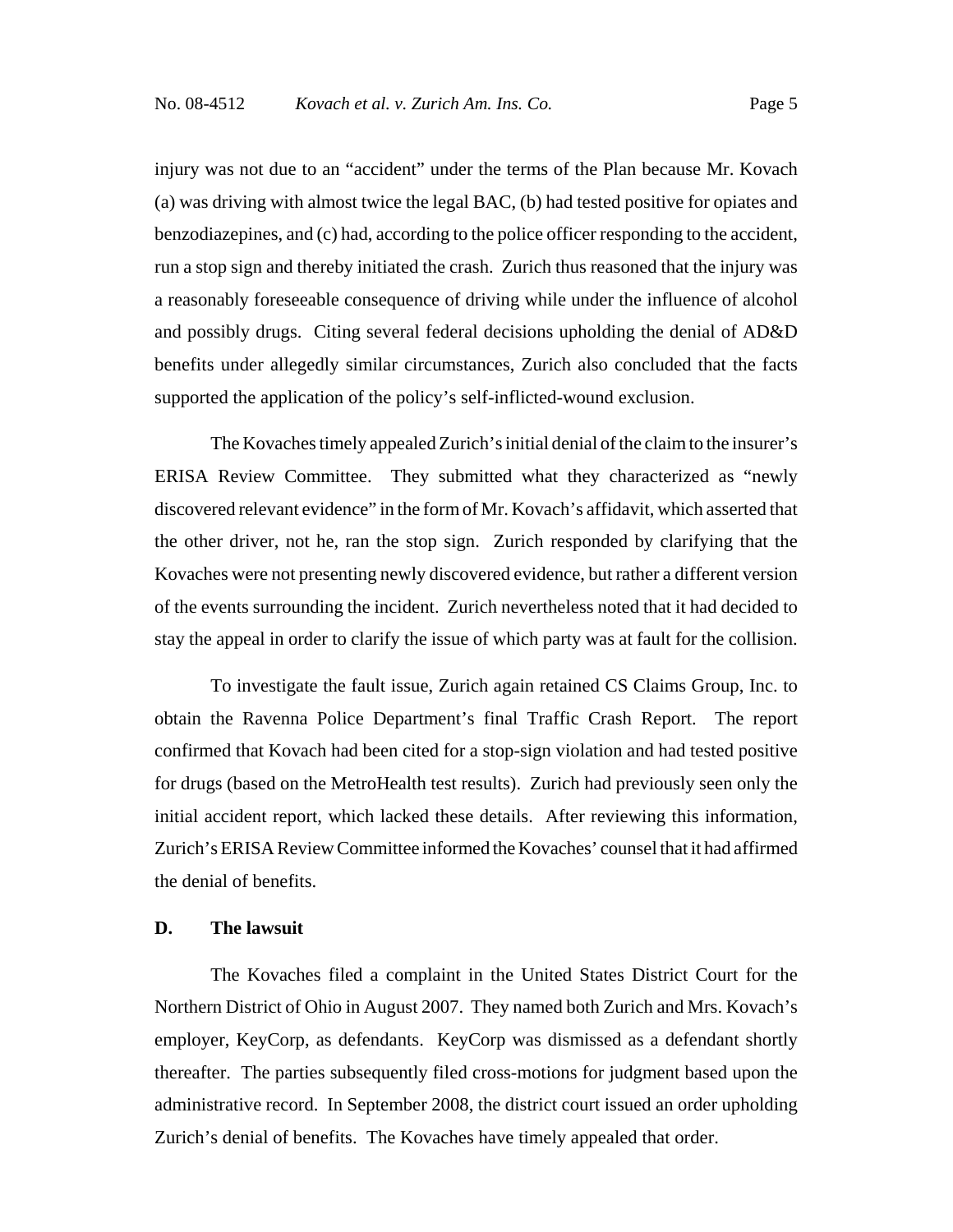# **II. ANALYSIS**

#### **A. Standard of review**

We review de novo the district court's disposition of an ERISA action based upon the administrative record, and apply the same legal standard as the district court. *Wilkins v. Baptist Healthcare Sys., Inc.*, 150 F.3d 609, 613 (6th Cir. 1998). As discussed in Part II.B. below, the district court in this case appropriately reviewed the Kovaches' suit under the arbitrary-and- capricious standard because the Plan granted discretionary authority to Zurich as the plan administrator to interpret the Plan's terms and to determine its benefits. *See Firestone Tire & Rubber Co. v. Bruch*, 489 U.S. 101, 111-15 (1989) (establishing the arbitrary-and-capricious standard of review in ERISA cases where the plan administrator has discretionary authority); *Glenn v. Metro. Life. Ins. Co.*, 461 F.3d 660, 666 (6th Cir. 2006) (applying *Firestone*'s standard of review).

Under the arbitrary-and-capricious standard, we must uphold the administrator's decision "if [the administrator's] interpretation of the Plan's provisions is 'reasonable.'" *Morrison v. Marsh & McLennan Cos.*, 439 F.3d 295, 300 (6th Cir. 2006) (citing *Firestone*, 489 U.S. at 111). But the arbitrary and capricious standard is not a "rubber stamp [of] the administrator's decision." *Glenn*, 461 F.3d at 661. Rather, it requires us to review "the quality and quantity of the . . . evidence and the opinions on both sides of the issues." *McDonald v. W.-S. Life Ins. Co.*, 347 F.3d 161, 172 (6th Cir. 2003).

# **B. Zurich's retention of Maguire does not alter the applicable standard of review**

The parties agree that the Plan gives Zurich discretionary authority to determine eligibility for benefits and to construe the terms of the Plan. As noted above, this vesting of discretionary authority in Zurich would typically lead us to apply an arbitrary-andcapricious standard of review. But the Kovaches argue that, even where a plan vests the administrator with discretion, a de novo review of claim determinations is required if an entity or person other than the one authorized by the plan renders the decision. *See Sanford v. Harvard Indus.*, 262 F.3d 590, 597 (6th Cir. 2001) (holding that where "an unauthorized body that does not have fiduciary discretion to determine benefits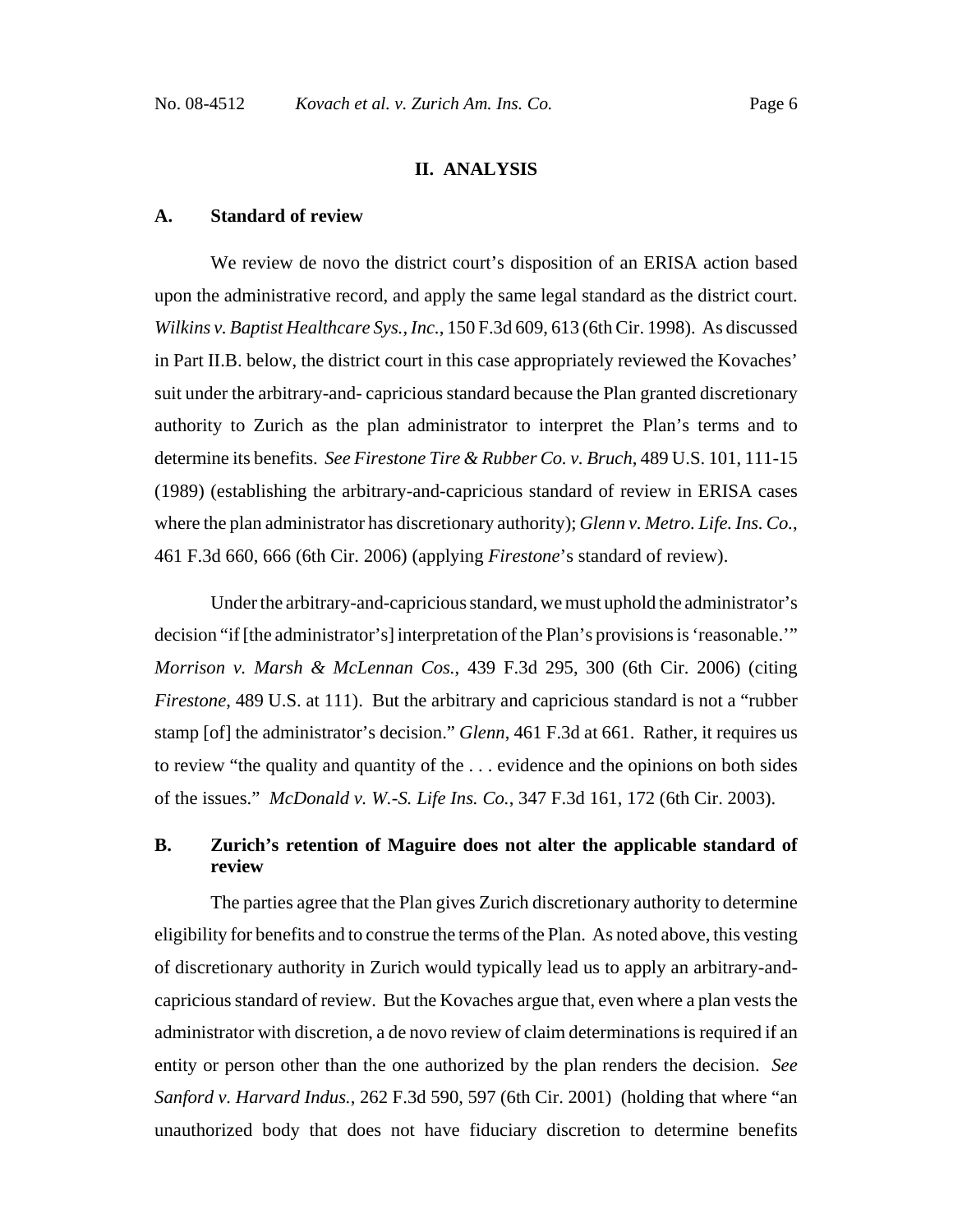eligibility renders such a decision," arbitrary-and-capricious review is "not warranted"). The Kovaches contend that de novo review should apply in this case because Zurich improperly delegated its discretionary authority to construe the Plan and determine coverage to Maguire, an outside attorney who was not authorized by the Plan to act in such a fiduciary capacity.

The district court properly rejected this argument. Nothing in the record indicates that Zurich in fact delegated to Maguire its authority to construe the Plan or make a determination of whether to pay the Kovaches' claim. Zurich initially set aside \$125,000 of reserves for the claim, the full amount that the Kovaches would have been entitled to if their claim had been allowed. But after Zurich received Mr. Kovach's medical and toxicology records, it reduced the reserves to \$10 because "this matter may be a potential denial." Zurich's letter to Maguire seeking a legal opinion stated: "[E]nclosed please find copy of [the] file for your review and if in agreement, the drafting of the denial based on policy provisions." After receiving Maguire's opinion letter, Patricia Lane of Zurich communicated to the claims specialist assigned to the claim: "You have my authority to deny the claim and prepare and release the letter of denial today." The claim denial sent to the Kovaches incorporated language from Maguire's opinion letter, but was on Zurich letterhead and was signed on behalf of the company. Zurich, not Maguire, made the final decision regarding the Kovaches' claim.

To the extent that the Kovaches argue that de novo review should apply because Zurich's use of an outside expert advisor was not explicitly authorized by the Plan, that argument is not properly before us because the Kovaches did not raise it before the district court. *See Chandler v. Jones*, 813 F.2d 773, 777 (6th Cir. 1987) ("It is a wellestablished principle of appellate review that appellate courts do not address claims not properly presented below."). But this contention, even if it were properly before us, lacks any support in the caselaw. Zurich's retention of outside counsel to assist it in its claim determination would in fact seem to demonstrate that it took the process seriously and attempted to ensure that its decision had a strong legal basis. *See, e.g.*, *Karras v. First Colony Life Ins. Co. Pension Plan*, No. 6:05-cv-00031, 2006 U.S. Dist. LEXIS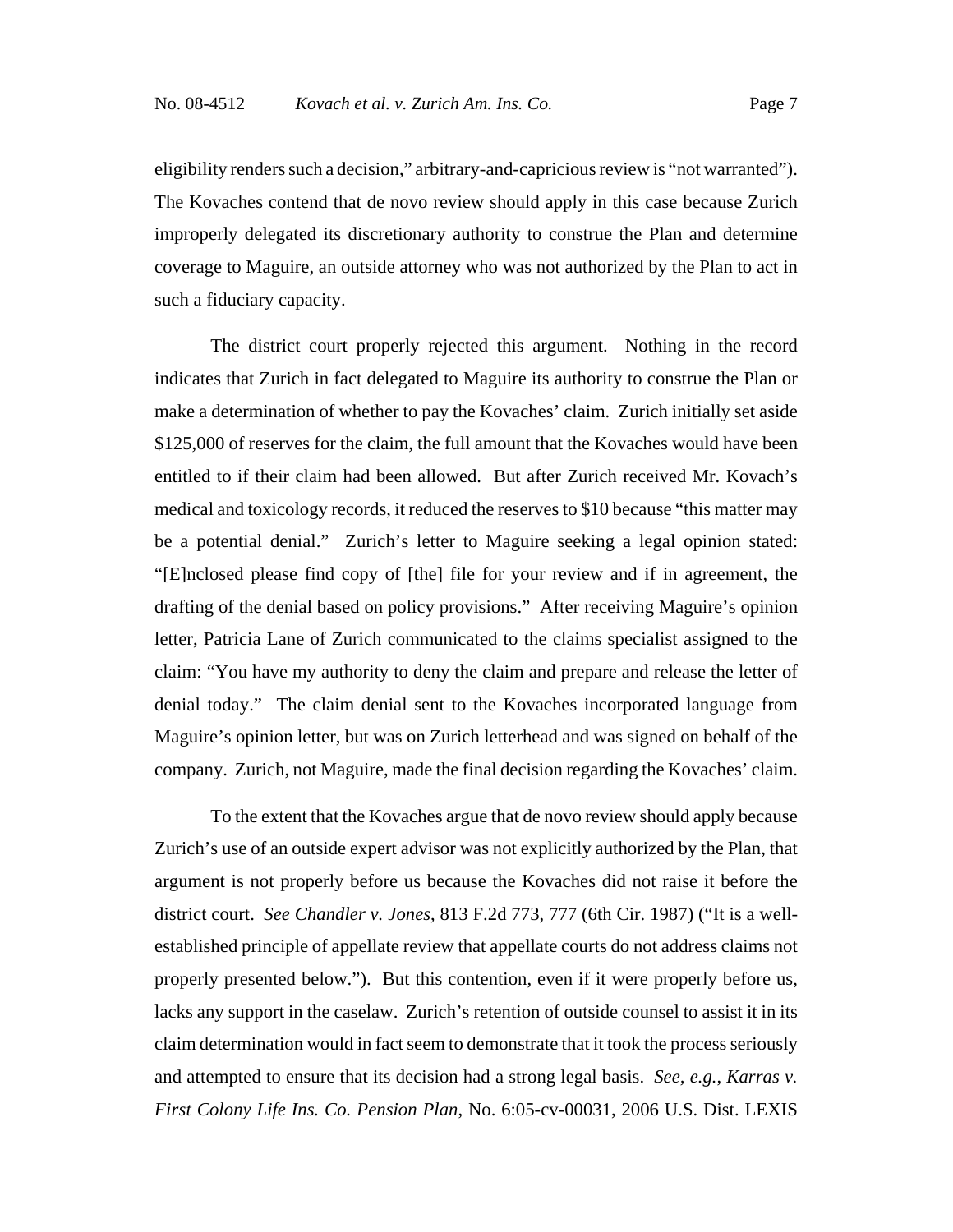18969, at \*22 (W.D. Va. Apr. 13, 2006) ("[T]he fact that the Plan Administrator hired and relied upon outside legal counsel bolsters its final conclusion.").

The Kovaches have not demonstrated that Zurich's retention of Maguire amounted to the sort of improper delegation of authority that would require us to apply a de novo standard of review to Zurich's decision. We will thus proceed to examine Zurich's denial of the Kovaches' claim under the arbitrary-and-capricious standard.

## **C. Zurich's denial of coverage**

Zurich denied coverage because it determined that Mr. Kovach's injuries were not the result of an "accident," but were the "reasonably foreseeable consequence of driving while highly intoxicated and under the influence of drugs." Moreover, Zurich decided that Mr. Kovach's injuries fell under the Plan's self-inflicted-wound exclusion because he "intentionally ingested a significant quantity of alcohol and apparently opiates and benzodiazepines, and his injury occurred as a result of polysubstance intoxication." Zurich based this conclusion on a body of federal common law from within this circuit addressing allegedly similar scenarios.

We note at the outset that drunk driving is ill-advised, dangerous, and easily avoidable. But, as will be discussed in more detail below, so are many other activities that contribute to wrecks that a typical policyholder would consider "accidental." We must thus refrain from allowing our moral judgments about drunk driving to influence our review of Zurich's interpretation of the relevant Plan provisions.

#### **D. Whether** *Lennon* **controls**

The sole published decision of this court that has dealt with the issues now before us is *Lennon v. Metropolitan Life Insurance Co.*, 504 F.3d 617 (6th Cir. 2007). That case involved what the court described as "grossly negligent," "reckless drunk driving," *id.* at 618, 624, and resulted in three separate opinions—a lead, a concurrence, and a dissent. Lennon was insured under an ERISA-covered personal accident insurance (PAI) policy. On the day in question, he drove his car at a high rate of speed the wrong way down a one-way portion of a divided street, losing control of his vehicle. The car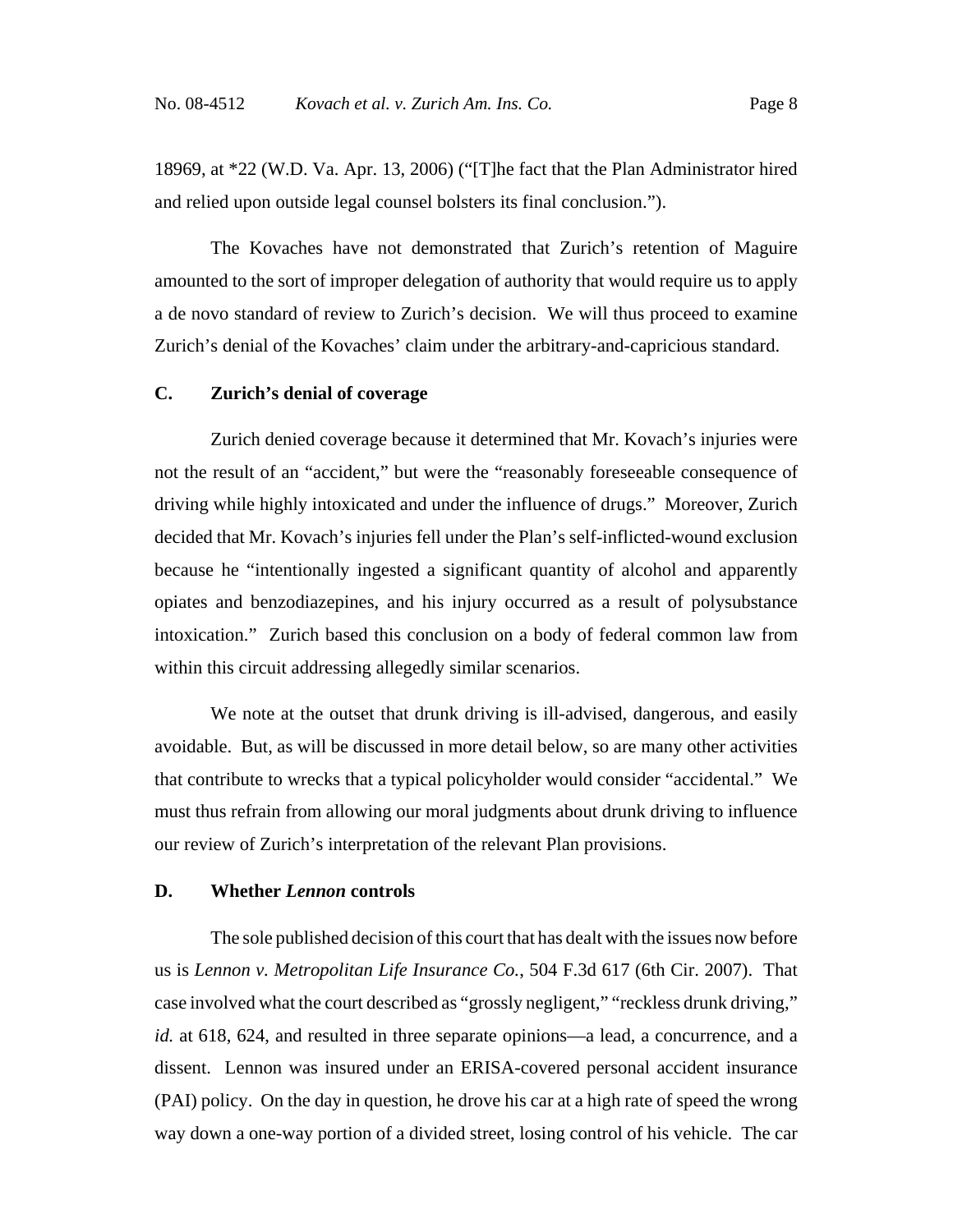hit a curb, flew into the air, and slammed into a brick wall, killing Lennon. Lennon's BAC was later measured at .321, more than three times the legal limit in effect at the time (.10) and high enough to render him only semi-conscious. *See* Blood Alcohol Levels and Metabolism, http://www.radford.edu/~kcastleb/bac.html. Death has been documented to occur at BACs starting at .35. *Id.*

Lennon's PAI policy provided in pertinent part as follows:

If, while insured for Personal Accident Insurance, an [insured] sustains accidental bodily injuries, and within one year thereafter shall have suffered loss of life . . . as a direct result of such bodily injuries independently of all other causes, [MetLife] shall pay the benefit specified for such Losses.

*Lennon*, 504 F.3d at 619 (alterations in original). MetLife denied benefits to Lennon's estate, noting in its denial letter that Lennon's BAC was three times the legal limit and that "[t]he act of driving impaired . . . rendered the infliction of serious injury or death reasonably foreseeable and, hence, not accidental." *Id.* at 620. It thus concluded that Lennon's death was not "directly the result of accidental injuries, independent[] of all other causes." *Id.* 

The lead opinion concluded that MetLife had not acted arbitrarily and capriciously in denying coverage for Lennon's death. *Id.* at 620-21. Borrowing terminology from tort law, the lead opinion characterized Lennon's behavior as "grossly negligent." *Id.* at 621. It therefore reasoned that "in extreme cases courts may treat wanton misconduct more like an intentional tort than like negligence<sup>[1]</sup>, *id.* (quoting Dan R. Dobbs, The Law of Torts § 147, at 350-51 (2000)), and that a plan administrator could similarly "treat such conduct as not accidental under a policy that only covers accidents." *Lennon*, 504 F.3d at 621*.*

The lead *Lennon* opinion also stated that the number of cases holding that drunk driving wrecks are not accidents "independently supports the conclusion that MetLife's determination was not arbitrary and capricious." *Id.* at 622-23 (collecting cases). On this point, the concurring opinion agreed. *Id.* at 625-26 (Boggs, C.J., concurring). Importantly, though, the lead opinion specifically cautioned that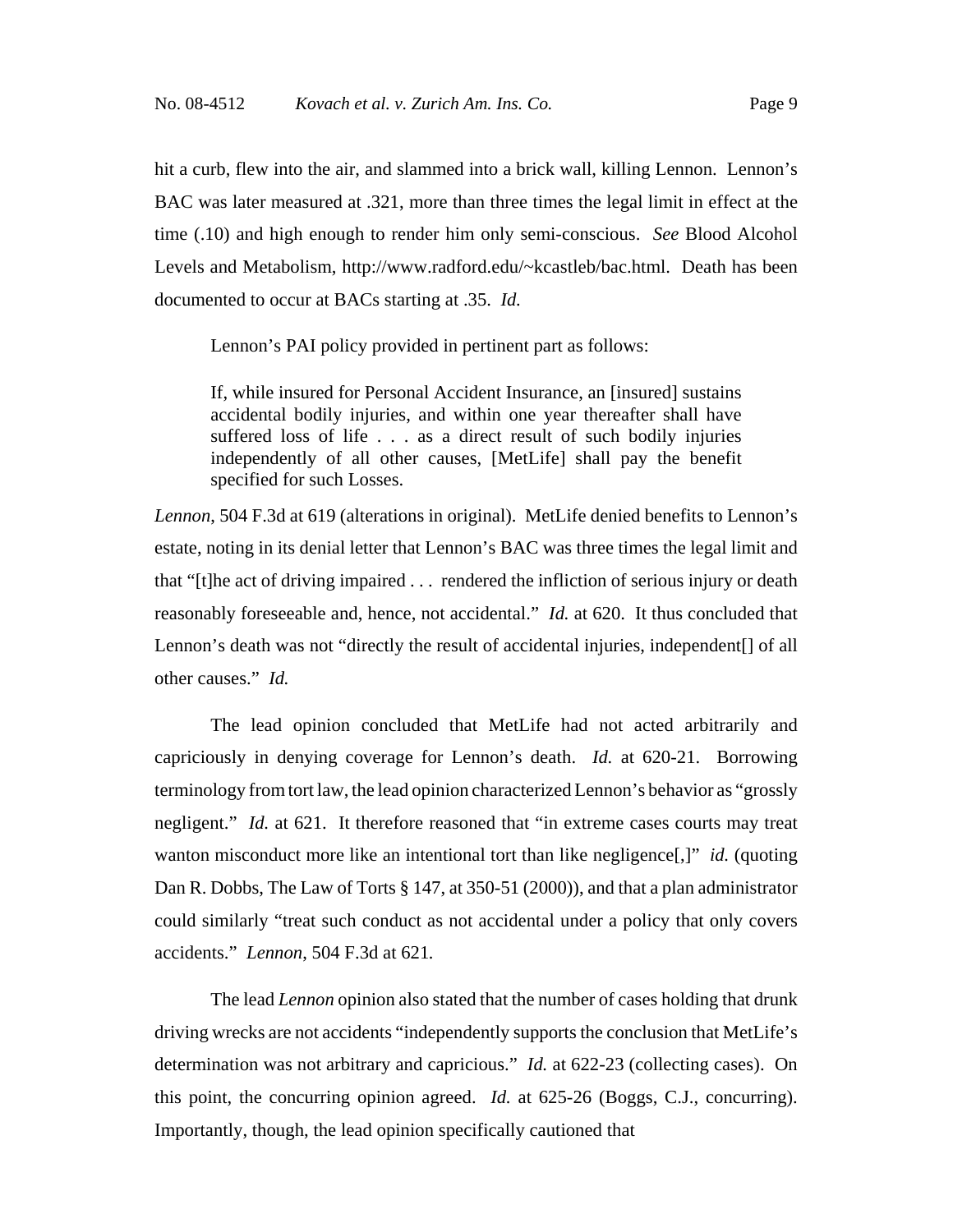we do not reach the question of whether a fiduciary can reasonably deny "accidental" benefits for [an] injury that results from any negligent or any illegal behavior, *or from driving while only somewhat impaired.*

*Id.* at 624 (emphasis added). The concurring opinion, moreover, made clear that the majority's holding did not reach the question of whether to approve or disapprove of MetLife's use of a "reasonably likely to occur" standard for defining what is an "accident," and further noted that its conclusion was based on "the set of facts presented here . . . ." *Id.* at 626.

Although the insightful analyses from all three of the *Lennon* opinions are highly informative for our present review, *Lennon* is distinguishable and therefore not controlling. The most obvious distinction is the disparity between Lennon's and Mr. Kovach's BACs—.321 versus .148. Lennon's BAC was more than twice that of Mr. Kovach's and more than four times the legal limit (.08) in place at the time of Mr. Kovach's wreck. The lead *Lennon* opinion further acknowledged that "drivers with blood-alcohol levels above the legal limit as a group are far more likely to arrive home safely than drivers who are *extremely drunk*." 504 F.3d at 623 (emphasis added) (citing *Stamp v. Metro. Life Ins. Co.*, 466 F. Supp. 2d 422, 432 (D.R.I. 2006) ("The statistics . . . are meaningless in this context. . . . They do not consider . . . the degree of his intoxication.)). For this reason, the *Lennon* majority refused to impose a blanket standard allowing insurers to consider injuries resulting from *any* wreck in which the driver is intoxicated as nonaccidental. *Id.* at 624. Compared to the dangerously high level of intoxication involved in *Lennon*, Mr. Kovach's intoxication appears to fall into the "somewhat impaired" category that *Lennon* declined to address.

*Lennon* is distinct from the case before us in other ways as well. The lead opinion was careful to note that the circumstances of Lennon's crash were extreme:

This case involved facts—Lennon's extremely high blood-alcohol content, the manner in which Lennon's car flew off the road, the lack of an alternative explanation for the death, and Lennon's driving the wrong way down the street—that rendered at least reasonable MetLife's conclusions that Lennon did not die as a result of an "accident" under the Plan.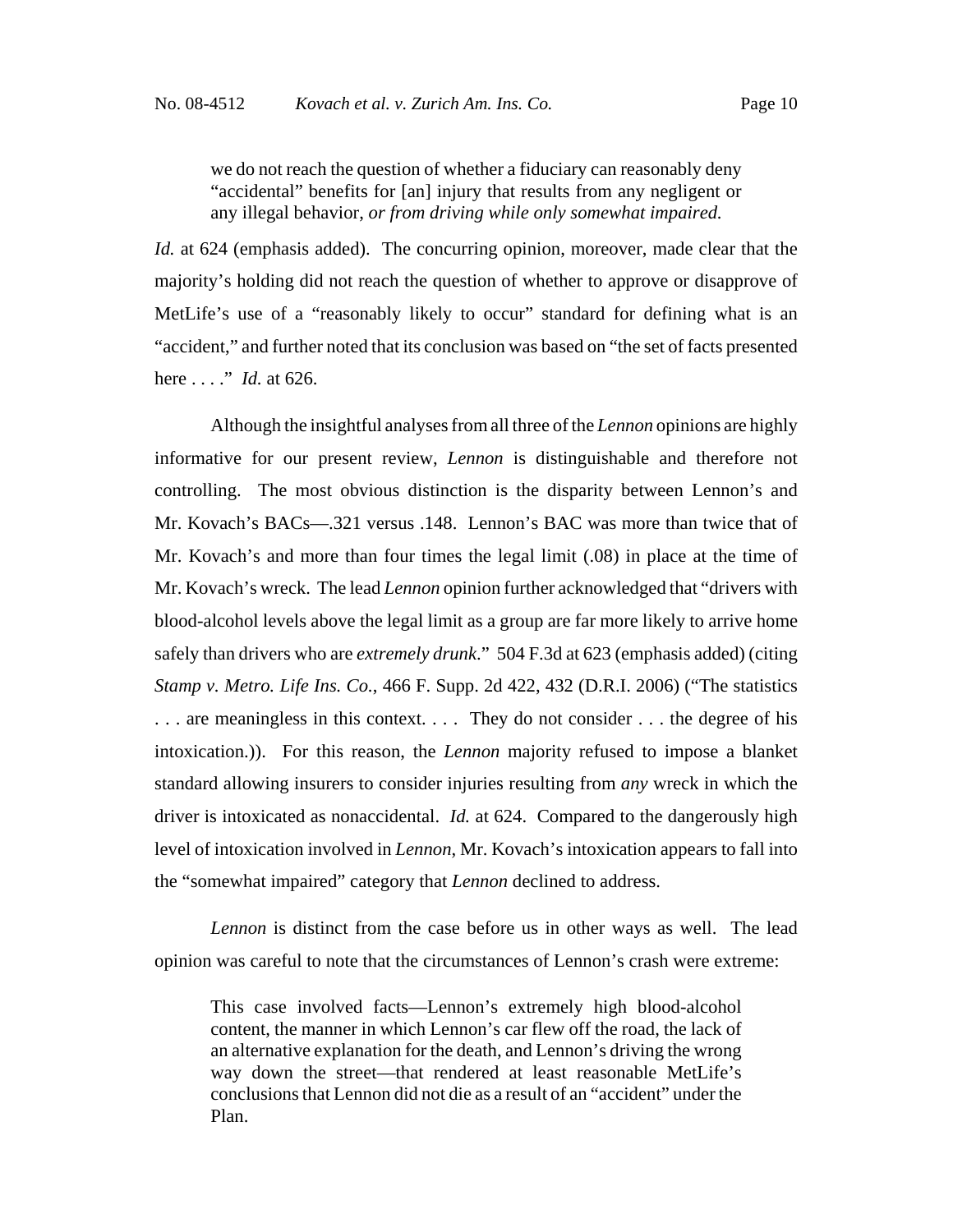*Id.* at 622. We agree with the *Lennon* lead opinion that driving the wrong way down a one-way street while drunk to the point of semi-consciousness, and at a rate of speed so fast that the vehicle is on the verge of becoming airborne, amounts to a level of recklessness that would render the resulting injuries highly likely, and therefore not accidental.

The facts surrounding Mr. Kovach's crash, however, are nowhere near as dramatic as those in *Lennon*. Besides driving while intoxicated—at a level less than half that of Lennon—the only other out-of-the-ordinary thing that Mr. Kovach did was run a stop sign, something done with unfortunate frequency by sober drivers. There is no indication in the record that Mr. Kovach was traveling at an abnormally high rate of speed or driving in an otherwise risky manner.

Finally, we note that Zurich did not—and could not—have relied on *Lennon* in its review of the Kovaches' claim. The *Lennon* opinion was issued more than a year after the Kovachs' claim was formally denied by Zurich.

Our dissenting colleague, however, contends that we have overlooked two critical factors in our analysis: (1) that Mr. Kovach was riding a motorcycle, which the dissent characterizes as "an especially dangerous form of transportation," and (2) that he was "intoxicated on opiates" at the time of the accident. (Dissenting Op. at 25-26) According to the dissent, these two "overlooked" factors establish that Mr. Kovach's behavior was as risky as Lennon's, and that an accident under such circumstances was "highly likely" to occur. (Dissenting Op. at 31, 33) But the record does not support either contention.

First, with regard to the motorcycle argument, the statistics cited by the dissent show at most an increased likelihood of *death or injury* during a motorcycle crash, not an increased likelihood of a *crash* as an initial matter. (Dissenting Op. at 30-31) But the latter, not the former, is the relevant event in the instant case. Moreover, in making its coverage decision, Zurich did not rely on the fact that Mr. Kovach was on a motorcycle when the accident occurred, so whether a motorcycle is a particularly dangerous form of transportation is irrelevant to our analysis. *See Shelby County Health*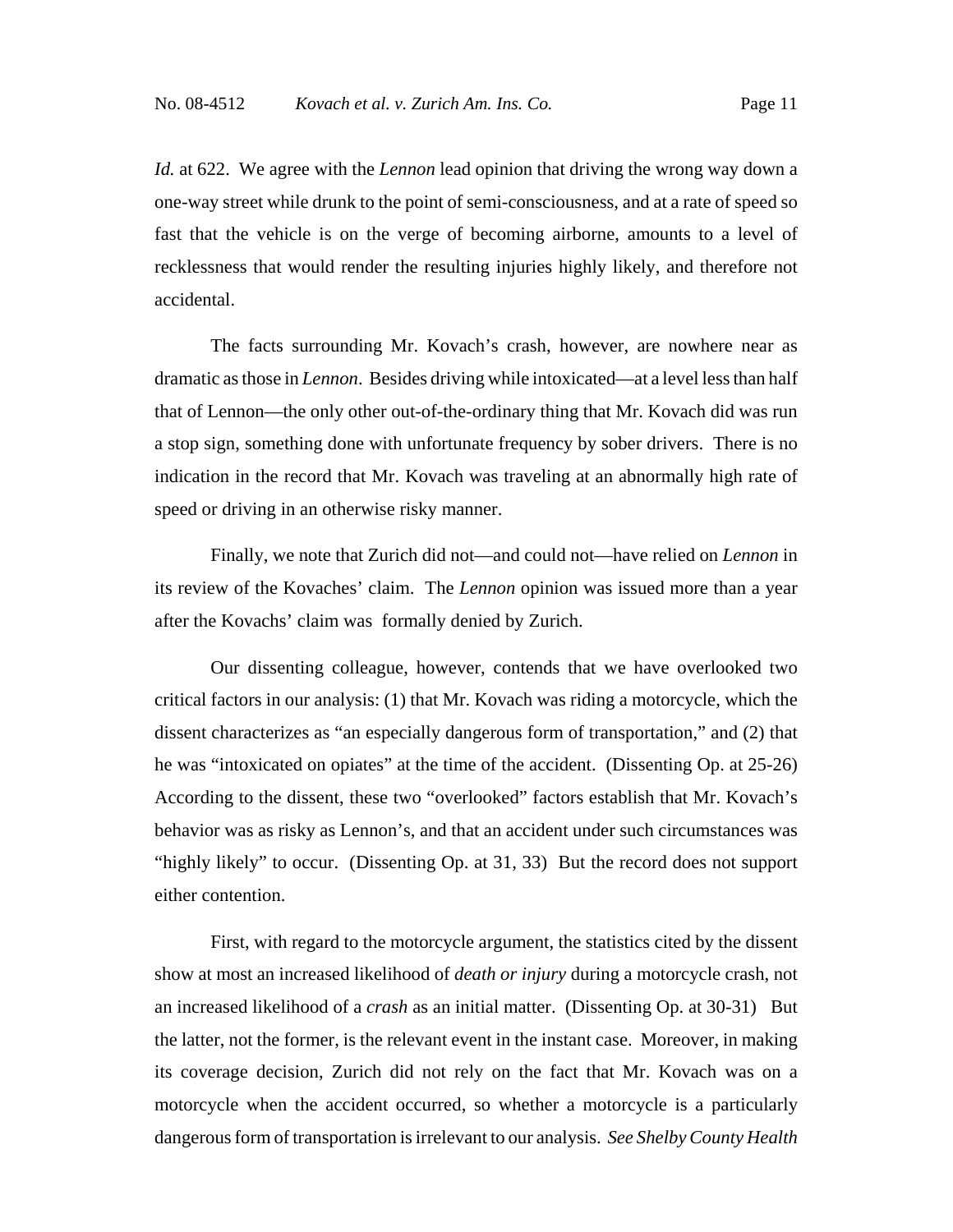*Care Corp. v. Majestic Star Casino, LLC*, 581 F.3d 355, 368-69 (6th Cir. 2009) (holding that a plan administrator cannot support its argument on appeal with a fact not relied upon in its initial coverage determination).

Second, the dissent infers that Vicodin, an opiate, was in Mr. Kovach's system at the time of the accident because he had a prescription for the drug. (Dissenting Op. at 27) But a prescription alone is not sufficient proof that Mr. Kovach was actually taking the drug, or that it was still in his system at the time of the accident. The Physicians' Desk Reference cited by the dissent simply states that Vicodin "may impair" mental or physical abilities. (Dissenting Op. at 28) This is not proof that it did so for Mr. Kovach, and certainly does not show that the collision was "highly likely" to occur even if some of the drug was still in his system at the time of the accident. (See Part II.E.6. below for a discussion of the "highly likely" standard to be applied in determining whether an event is "accidental.")

Furthermore, Zurich could have obtained the relevant records from the Robinson Memorial Hospital (the first hospital to which Mr. Kovach was taken) if it had wanted to, records that would have allegedly established that Mr. Kovach was on Vicodin at the time of the accident. Zurich apparently decided not to pursue the issue despite the fact that it had the burden of proving that Mr. Kovach was under the influence of Vicodin at the time of the accident. Moreover, because Zurich did not pursue the matter and did not rely on the Vicodin-related argument in denying coverage, it is not relevant to our analysis. *See Majestic Star Casino, LLC*, 581 F.3d at 368-69.

## **E. Zurich's definition of "accidental"**

Having determined that *Lennon* does not control the case before us, we are left to examine Zurich's denial of benefits based on its interpretation of the term "accidental" as not including drunk-driving wrecks. Our task is not to address whether that decision was *correct*. Instead, the question before us is whether it was arbitrary and capricious. We answer that question in the affirmative.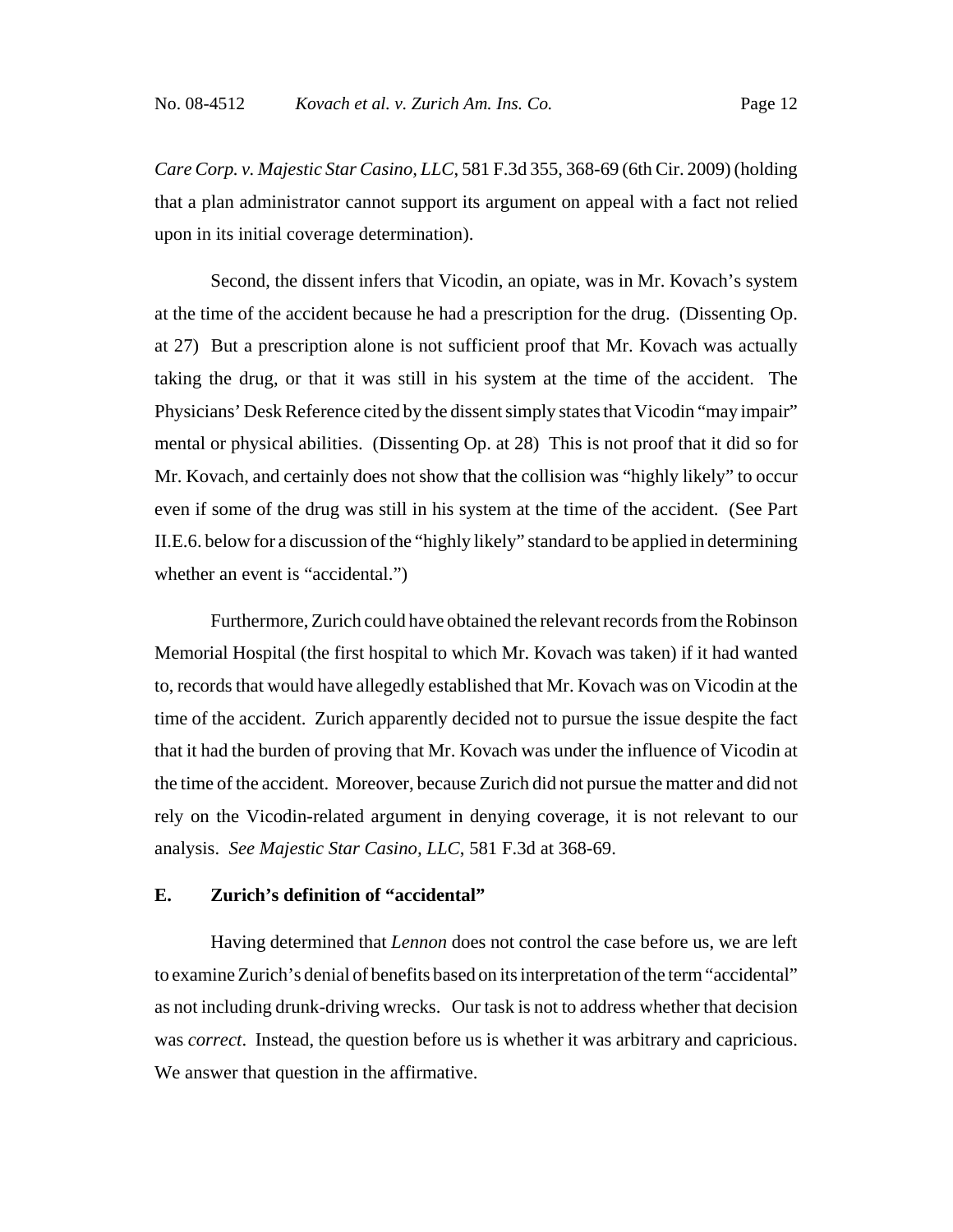The central focus of our review is whether Zurich's interpretation of the term "accidental," as used in the Plan, was reasonable. *See Morrison v. Marsh & McLennan Cos.*, 439 F.3d 295, 300 (6th Cir. 2006) (stating that an administrator's interpretation of plan provisions will be upheld if it is reasonable). ERISA requires that benefit plans must be "written in a manner calculated to be understood by the average plan participant." 29 U.S.C. § 1022(a). Accordingly, "[i]n interpreting a plan, the administrator must adhere to the plain meaning of its language as it would be construed by an ordinary person." *Morgan v. SKF USA, Inc.*, 385 F.3d 989, 992 (6th Cir. 2004). "[A]n insured should not have to consult a long line of case law or law review articles and treatises to determine the coverage he or she is purchasing under an insurance policy." *Walker v. Metro. Life Ins. Co.*, 24 F. supp. 2d 775, 780 (E.D. Mich. 1997) (quoting *Harrell v. Minnesota Mut. Life Ins. Co.*, 937 S.W.22d 809, 814 (Tenn. 1996)).

# *1. Ordinary meaning*

We have little doubt that an ordinary person would characterize Mr. Kovach's collision at the intersection to be an accident. Webster's dictionary offers the following pertinent definition of the word "accidental":

*2 a:* occurring unexpectedly or by chance *b:* happening without intent or through carelessness and often with unfortunate results

http://www.merriam-webster.com/dictionary/accidental. Mr. Kovach's wreck clearly fits this definition in that he did not "expect" or "intend" to hit another vehicle. Rather, he "carelessly"—or, more accurately, negligently—ran a stop sign, with the "unfortunate result" that he was injured in the ensuing collision.

A hypothetical witness placing a 911 call to report Mr. Kovach's crash would almost certainly have reported that he or she had just seen an accident. Indeed, Zurich's own language throughout the administrative record reflects that Mr. Kovach's wreck was considered to be an accident in the ordinary sense of the word. In particular, the company frequently referred to the crash as an accident in its own documentation regarding the claim: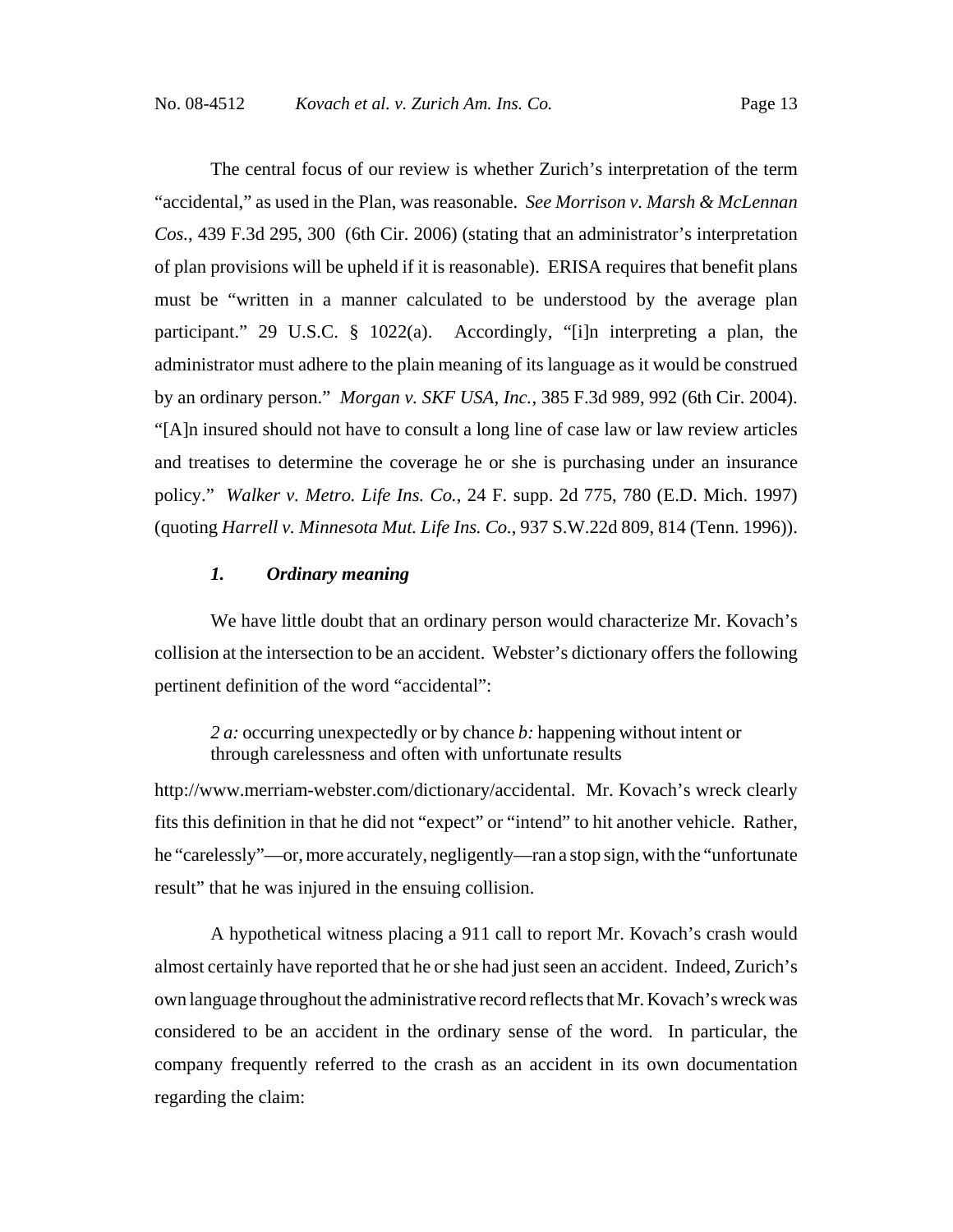Committee determined that the issue regarding which party was at fault for the *accident* which resulted in the Insured's loss requires further clarification.

[The Committee] deferred its decision pending receipt of clarification from the relevant law enforcement authorities regarding which party was at fault in the *accident* at issue.

[The] claim is to be referred for legal opinion regarding the *accident* and alcohol involvement.

Atty advised that dscepancies [sic] in records regarding cause of *accident*.

Upon receipt of the medical records from Robinson Hospital and driving record, loss will be referred for legal coverage opinion, as the claimant was intoxicated at the time of the *accident*.

(Emphasis added.)

#### *2. Zurich's reliance on caselaw*

Zurich defends its interpretation of the word "accidental" almost entirely on the basis that it relied on a body of caselaw holding that drunk-driving wrecks are not accidents for ERISA purposes. But in this case, where Mr. Kovach's intoxication and the circumstances of his accident were by no means extreme (as they were in *Lennon*), we conclude that Zurich was unreasonable in relying solely on caselaw to justify its denial of benefits to the Kovaches. This court has held, in the ERISA context, that even under the highly deferential arbitrary-and-capricious standard, courts have

an obligation under ERISA to review the administrative record in order to determine whether the plan administrator acted arbitrarily and capriciously in making ERISA benefits determinations. This obligation inherently includes some review of the quality and quantity of the . . . evidence and the opinions on both sides of the issues. Otherwise, courts would be rendered to nothing more than rubber stamps for any plan administrator's decision . . . . Even under the deferential review we will not uphold a termination when there is an absence of reasoning in the record to support it.

*McDonald v. W.-S. Life Ins. Co.*, 347 F.3d 161, 172 (6th Cir. 2003) (citation omitted). Moreover, the cases Zurich relied upon in its denial of benefits—*Jones v. Metropolitan Life Insurance Co.,* 385 F.3d 654 (6th Cir. 2004); *Nelson v. Sun Life Assurance Co. of*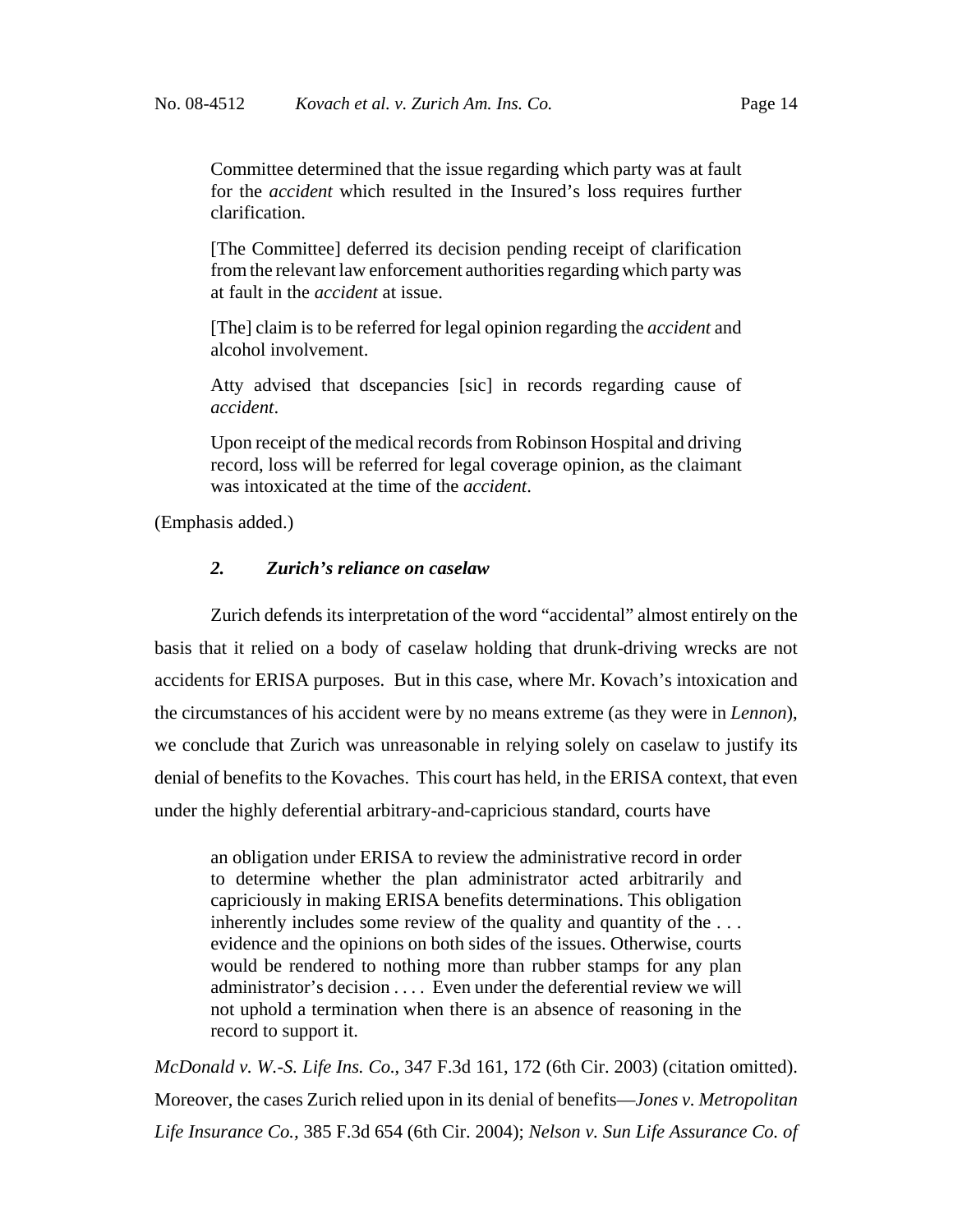*Canada*, 962 F. Supp. 1010, 1012-13 (W.D. Mich. 1997); *Walker v. Metropolitan Life Insurance Co.*, 24 F. Supp. 2d 775, 780-81 (E.D. Mich. 1997); *Miller v. Auto-Alliance International, Inc.*, 953 F. Supp. 172, 175-77 (E.D. Mich. 1997); *Cates v. Metropolitan Life Insurance Co.*, 14 F. Supp. 2d 1024, 1027 (E.D. Tenn. 1996); and *Fowler v. Metropolitan Life Insurance Co.*, 938 F. Supp. 476, 480 (W.D. Tenn. 1996)—do not uniformly support Zurich's position.

The only Sixth Circuit opinion cited in the denial letter, *Jones v. Metropolitan Life*, did not even involve intoxication, and in fact supports the Kovaches. There, the court concluded that MetLife acted arbitrarily and capriciously by interpreting the term "accident" in a manner that excluded coverage where the plaintiff, a nurse, injured her knee while bending down to administer first aid to a patient. It thus "added an eligibility requirement [that the injury be caused by an external force or event] under the guise of interpreting the term 'accident' that does not exist in either the Plan documents or federal common law." 385 F.3d at 659, 665. Further, in *Walker v. Metropolitan Life*, the insured had a BAC of .22—substantially higher than Mr. Kovach's .148—and was driving at a high rate of speed when he crashed into a wall. 24 F. Supp. 2d at 777. And the injured driver in *Miller v. Auto-Alliance* had a BAC of .29, 953 F. Supp. at 173, while the insured in *Fowler v. Metropolitan Life* had a BAC of .26, 938 F. Supp. at 478. Finally, the policy in *Cates v. Metropolitan Life* excluded injuries resulting from "the use of any drug or medicine." There, the administrator concluded in its denial letter that "alcohol is considered by the medical community to be a drug." 14 F. Supp. 2d at 1025. No such exclusion is present in the Kovaches' AD&D policy. The district court in *Cates*, without providing any analysis, upheld the insurer's denial of the claim on the basis that the insured's injuries were reasonably foreseeable at a BAC of .18 and therefore nonaccidental. *Id.* at 1027.

Zurich is essentially left with only two drunk-driving decisions involving facts generally analogous to Mr. Kovach's collision—*Nelson v. Sun Life,* 962 F. Supp. at 1013 (upholding the denial of benefits to an insured who was involved in a wreck while driving with a BAC of .18), and *Cates v. Metropolitan Life*. But having to place all of its eggs in the basket of these two lower court decisions (one of which, *Cates,* is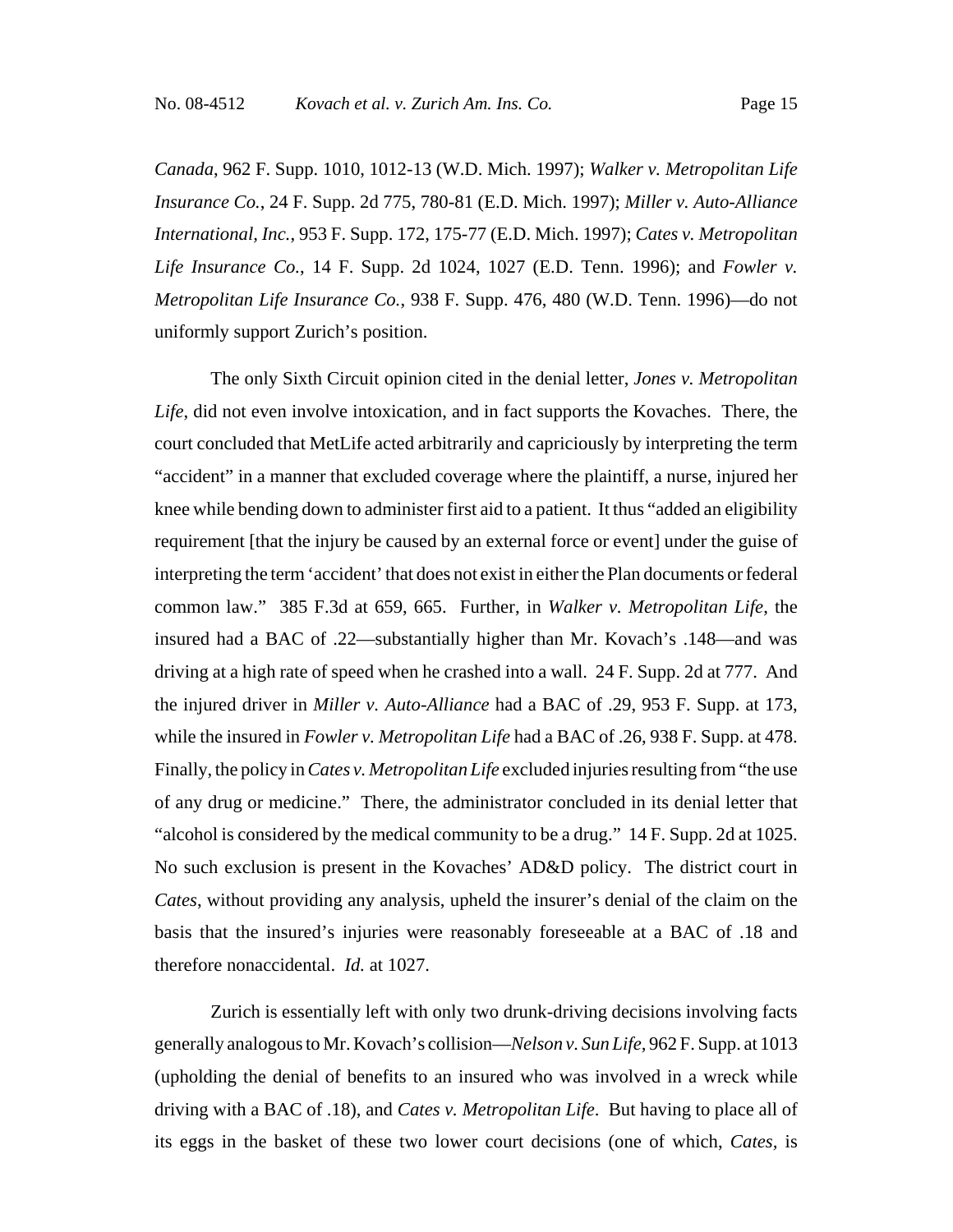factually distinguishable because of the drug exclusion) to deny the Kovaches' claim was unreasonable in light of the decision in *Harrell v. Metropolitan Life Insurance Co.*, 401 F. Supp. 2d 802 (E.D. Mich. 2005), which reached the opposite result. There, the insured died in a wreck and was found to have a BAC of .17. *Id.* at 805. The district court rejected the plan administrator's argument that the death was not "accidental," holding that, "to allow denial of benefits when a bad result is 'reasonably foreseeable' undermines a common conception of 'accidental injuries,' and therefore could violate ERISA's requirement that benefit plans be 'written in a manner calculated to be understood by the average plan participant.'" *Id.* at 812-13 (quoting 29 U.S.C.  $§ 1022(a)$ ).

## *3. The foreseeability of injury*

Zurich has offered no evidence whatsoever about the foreseeability of harm to Mr. Kovach based on his BAC of .148. Perhaps the reason that it did not do so is that its outright exclusion of alcohol-related collisions from its definition of "accidental" is not born out by the statistics, as aptly summarized in the *Lennon* dissent:

[A]ccording to the National Highway Traffic Safety Administration, 17,105 people died in alcohol-related motor vehicle crashes in 2003, a figure that accounts for 40 percent of all traffic-related deaths that year. The Federal Bureau of Investigation's 2003 Uniform Crime Report indicates that an estimated 1,448,148 motorists were arrested for driving under the influence that year. Finally, the Substance Abuse and Mental Health Services Administration, in a report issued September 2005, found an estimated 30.7 million persons nationwide took alcohol-impaired trips during 2003. Even assuming only 10 million alcohol-impaired trips occurred that year, a mere 14.4 percent of impaired motorists were arrested, while 0.17 percent died in alcohol-related incidents. Thus, injury or death most certainly cannot be deemed a "highly likely" consequence of driving while intoxicated. *See West v. Aetna Life Ins. Co.*, 171 F. Supp. 2d 856, 904 (N.D. Iowa 2001) ("What 'common knowledge' should actually tell a person driving while intoxicated is that he or she is far more likely to be arrested for driving while intoxicated than to die or be injured in an alcohol related automobile crash, and far more likely to arrive home than to be either arrested, injured, or killed.").

*Lennon*, 504 F.3d at 630 (Clay, J., dissenting).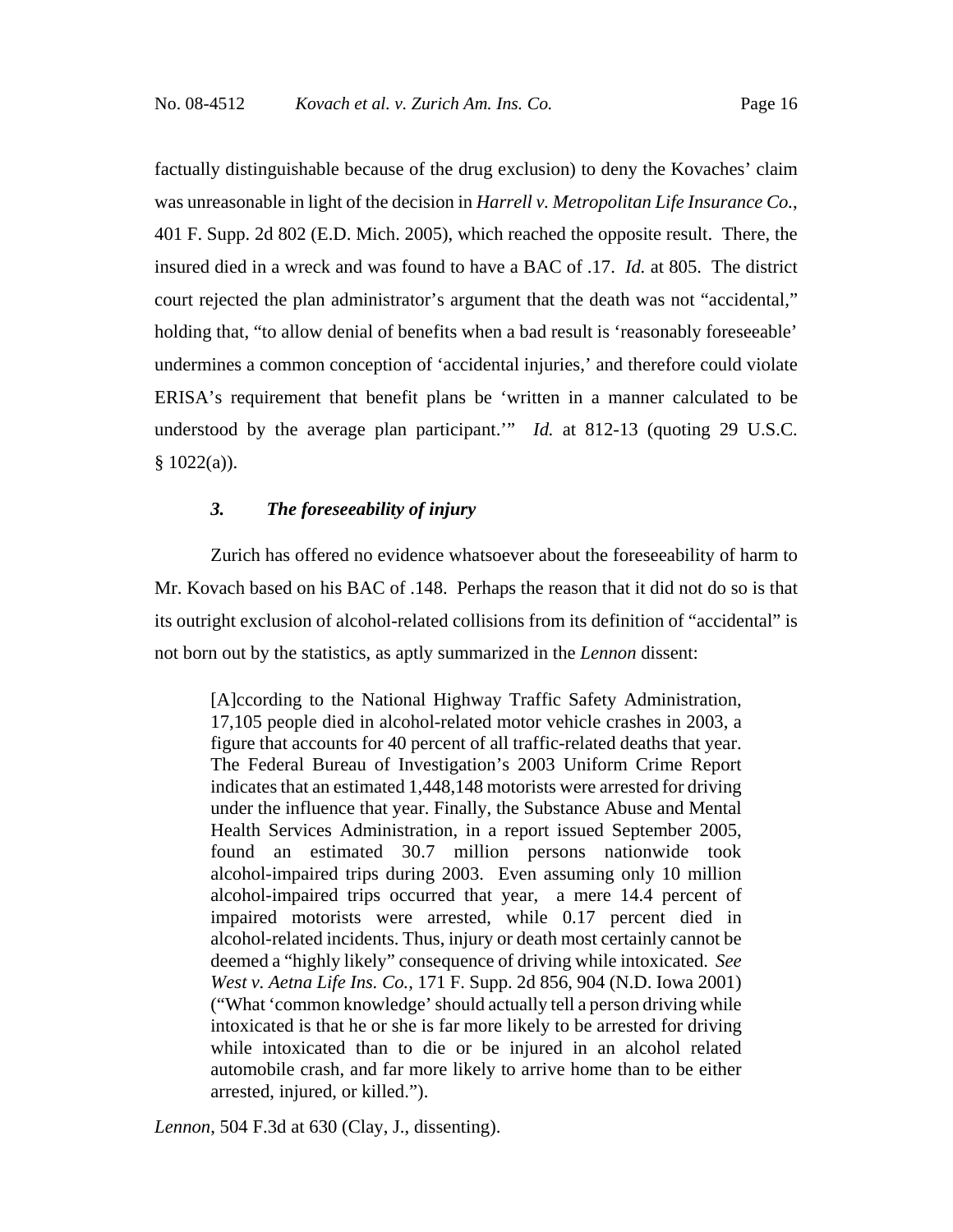The *Lennon* dissent employed a conservative estimate of the number of drunk drivers per year that was more than three times less than the actual estimate provided by the Substance Abuse and Mental Health Services Administration. Using the full 30.7 million figure results in a death rate of only one-twentieth of one percent. These statistics should not be taken as a dismissal of the tragic consequences of drunk-driving wrecks; instead, they are intended to show only that the likelihood of serious injury or death for each person who drives while intoxicated is something far less than "reasonably foreseeable"—the standard used by Zurich in denying the Kovach's claim.

#### *4. Other risky activities*

We also note that Zurich's definition of "accidental," which excludes activities that render the risk of serious injury "reasonably foreseeable," would bar accidental injury coverage in numerous situations in which the typical policyholder would expect to be covered. For example, a driver who runs off the road while typing a text message into a mobile phone would certainly consider himself or herself to have been involved in an "accident," and would therefore expect to be entitled to benefits under an accidental-injury policy. But the New York Times recently reported on a Virginia Tech study showing that text messaging increased a driver's risk of collision by *23 times*. Matt Richtel, *In Study, Texting Lifts Crash Risk by Large Margin*, N.Y. Times, July 27, 2009. Moreover, a study of young drivers in England found that reaction times of young drivers were reduced by text messaging *three times* more than by drinking alcohol to the legal limit. Helen Nugent, *Texting While Driving Is More Dangerous than Drink-Driving*, London Times, September 18, 2008.

A driver also substantially increases his or her risk of a collision by driving while fatigued, *see* Lori Yerdon, *Fatigued Driving Comparable to Drunk Driving*, U.S. Army Combat Readiness/Safety Center News Release, June 16, 2008, available at https://safety.army.mil/LinkClick.aspx?fileticket=TpDV4aOpMas=&tabid=691; driving at excessive speeds, *see Synthesis of Safety Research Related to Speed and Speed Limits*, http://www.tfhrc.gov/safety/speed/speed.htm; and driving after taking certain over-thecounter medications, notably antihistamines, opioids, and muscarinic antagonists,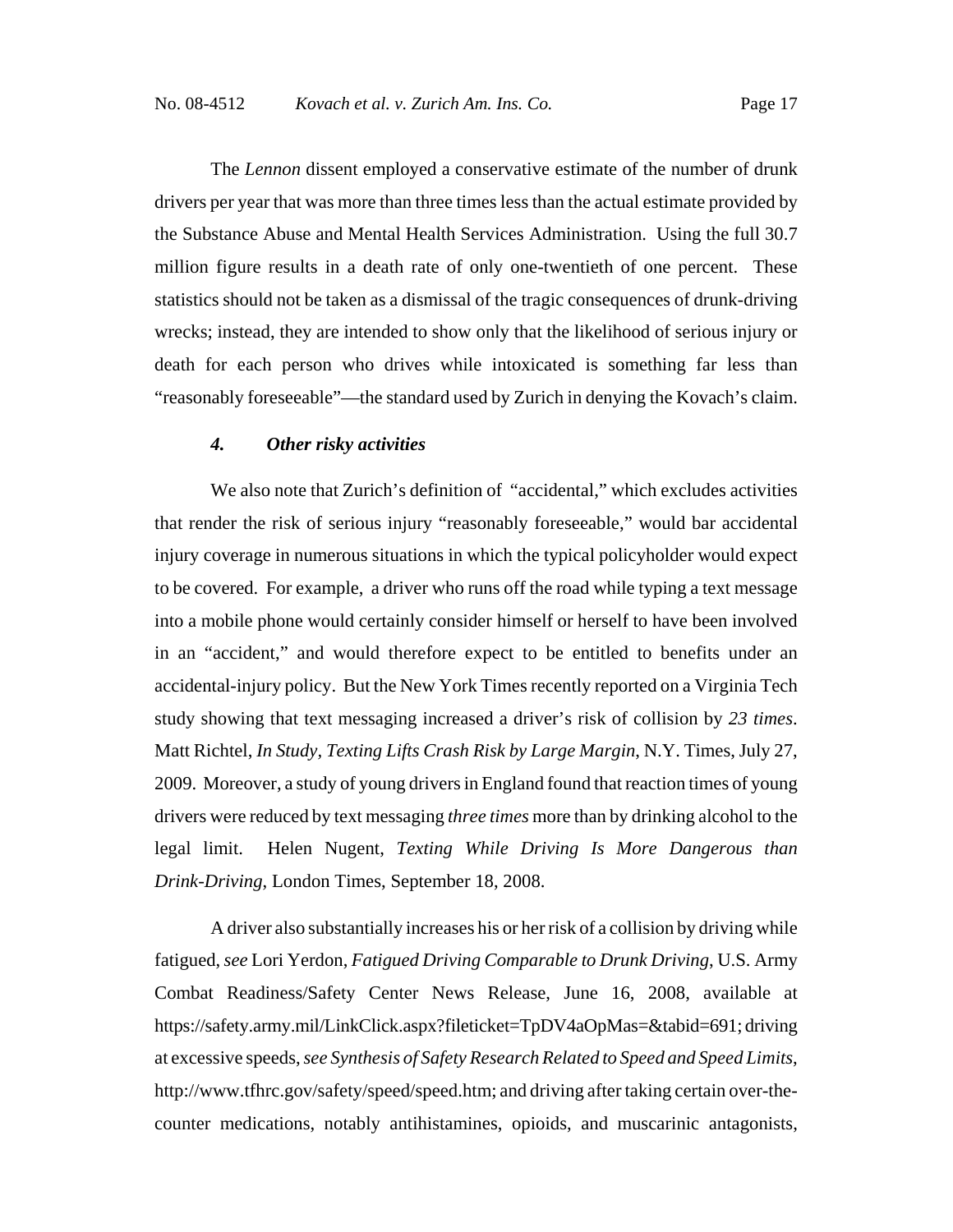*see* U.K. Dept. for Transport, *Road Safety Report No. 24: Over-the-Counter Medicines and the Potential for Unwanted Sleepiness in Drivers*, available at http://www.dft.gov.uk/pgr/roadsafety/research/rsrr/theme3/overthecountermedicinesa ndth4772. (Note that we do not endorse the results of the cited studies; these citations are included only to bolster the intuitive notion that the risk of driving can be substantially increased when drivers engage in common activities that do not carry the moral stigma of drunk driving.)

If Zurich denied coverage for injuries involving the above factors on the basis that they were not caused by an "accident," we would likely conclude that its decision was arbitrary and capricious in light of a typical policyholder's expectations. We see no reason not to reach the same conclusion based on the Kovaches' legitimate expectations in the present case.

#### *5. Lack of a specific exclusion*

Zurich could have easily added an exclusion in the Plan for driving while intoxicated if it had wished to do so, but it did not. The sheer number of court cases nationwide involving disputes over claims by drunk drivers certainly would have put it on notice that it would likely face claims under its AD&D policies based on injuries sustained in alcohol-related collisions. Zurich did, however, include specific exceptions for "skydiving, parasailing, hangglinding [sic], bungee-jumping, or any similar activity." But under the "reasonably foreseeable injury" standard that Zurich employed to deny the Kovaches' claim, these exclusions would be unnecessary and redundant because all of the listed activities involve a reasonably foreseeable risk of injury. *See* Restatement (Second) of Contracts § 203(a) (1981) ("[A]n interpretation which gives a reasonable, lawful, and effective meaning to all the terms is preferred to an interpretation which leaves a part unreasonable, unlawful, or of no effect.").

In effect, Zurich's definition of the term "accidental" has added an eligibility requirement (i.e., an exclusion) that is not in the Plan. Based on the facts of the current case, that renders its interpretation of the Plan arbitrary and capricious. *See Jones v. Metro. Life. Ins. Co.*, 385 F.3d 654, 665 (6th Cir. 2004) ("In this case, MetLife added an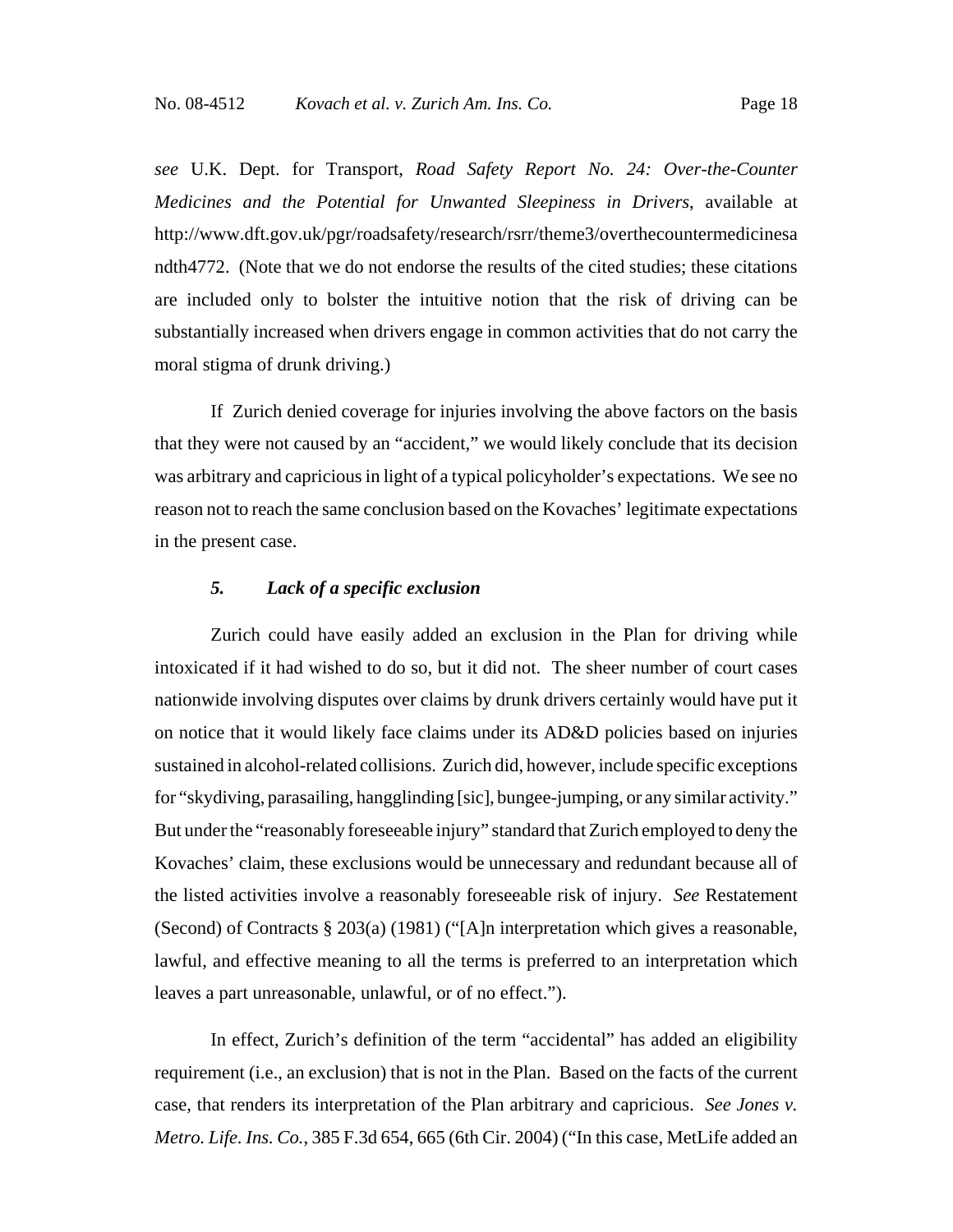eligibility requirement under the guise of interpreting the term "accident" that does not exist in either the Plan documents or federal common law; therefore, MetLife's interpretation of the Plan is arbitrary and capricious."). We also note that to the extent Zurich relied on the presence of drugs in Mr. Kovach's blood samples to deny coverage, where the record provides no basis to find that these drugs were present *before* the accident, that reliance is a further indication of an arbitrary and capricious decision.

# *6.* **Wickman** *standard*

Given the varying interpretations of the word "accidental" that have been employed by the district courts in this circuit, *compare Nelson v. Sun Life Assurance Co. of Canada*, 962 F. Supp. 1010, 1013 (W.D. Mich. 1997) (applying a "reasonable foreseeability" standard) *with Harrell v. Metropolitan Life Insurance Co.*, 401 F. Supp. 2d 802, 812-13 (E.D. Mich. 2005) (applying a "highly likely to occur" standard), the time is ripe for this court to adopt a uniform standard for determining whether an injury is "accidental" in ERISA cases where the word is not otherwise defined in the applicable policy. After giving this matter considerable thought, we adopt the key holding announced in the seminal First Circuit case of *Wickman v. Northwestern National Insurance Co.*, 908 F.2d 1077 (1st Cir. 1990). This key holding consists of asking "whether a reasonable person, with background and characteristics similar to the insured, would have viewed the injury as highly likely to occur as a result of the insured's intentional conduct." *Id.* at 1088.

As stated by the concurring opinion in *Lennon*,

*Wickman*'s standard . . . is a high bar, and arguably many collisions involving a drunk driver would not meet it: as a number of courts have noted, the number of drunk driving arrests swamps the number of drunk driving injuries or deaths, making it difficult to conclude that an injurious collision is "highly likely to occur as a result" of driving while intoxicated.

#### 504 F.3d at 625.

The dissent, however, asserts that "[t]he combination of alcohol and Vicodin made it even *more likely* that a traffic collision would occur, rendering Kovach's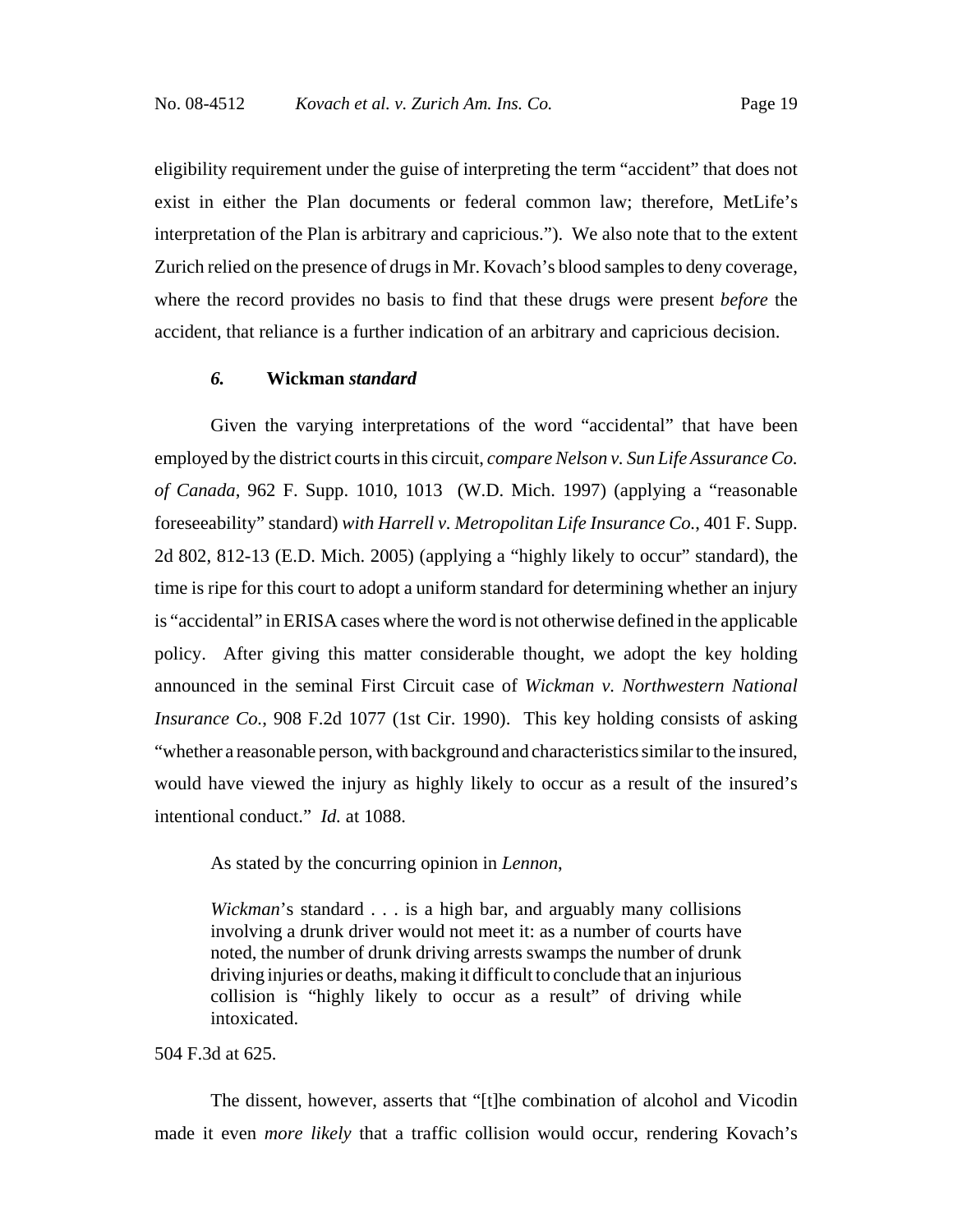behavior all the more reckless." (Dissenting Op. at 29) (emphasis added). Driving while intoxicated concededly makes a collision "more likely" to occur than if the driver is not intoxicated, but this does not mean that a collision under such circumstances is "highly likely." Solely for the purpose of illustration, and without any pretense of being statistically accurate, let us hypothetically assume that a sober driver has a 1% probability of a collision. By contrast, assume that driving while intoxicated results in a 10% probability of a collision, leading to the conclusion that a collision is "more likely" to occur while driving intoxicated.

But to reach the level of "more likely than not," the probability of an accident would, by definition, have to be in excess of 50%. And because "highly likely," which is necessary under the *Wickman* standard to obviate Zurich's liability for an accidental injury, obviously means a good bit more probable than simply "more likely than not," one might contemplate a 75% or higher probability before the average person would be persuaded that a collision was "highly likely" to occur. So even if the motorcycle/Vicodin factors relied on by the dissent made Mr. Kovach's accident *more* likely, that is not sufficient to meet the *Wickman* standard and thereby relieve Zurich of its policy obligations.

The dissent criticizes this analysis by citing *Stamp v. Metropolitan Life Insurance Co.*, 531 F.3d 84 (1st Cir. 2008), for the proposition that the "highly likely" standard is not wedded to the "more likely than not" standard. (Dissenting Op. at 29 n.4) *Stamp* is distinguishable from the present case, however, because the insured in *Stamp*, like the insured in *Lennon*, was driving with a BAC of more than three times the legal limit. *Stamp*, 531 F.3d. at 86. Thus, Stamp's behavior was materially closer to the extreme alcohol-related behavior at issue in *Lennon* than Mr. Kovach's. This material distinction in circumstances precisely meshes with a key point stressed by the majority opinion in *Stamp* that

courts have emphasized the decedent's level of intoxication when determining that a plan administrator's denial of benefits was reasonable. . . . We endorse this approach. The *Wickman* analysis does not require a categorical determination that all alcohol-related deaths are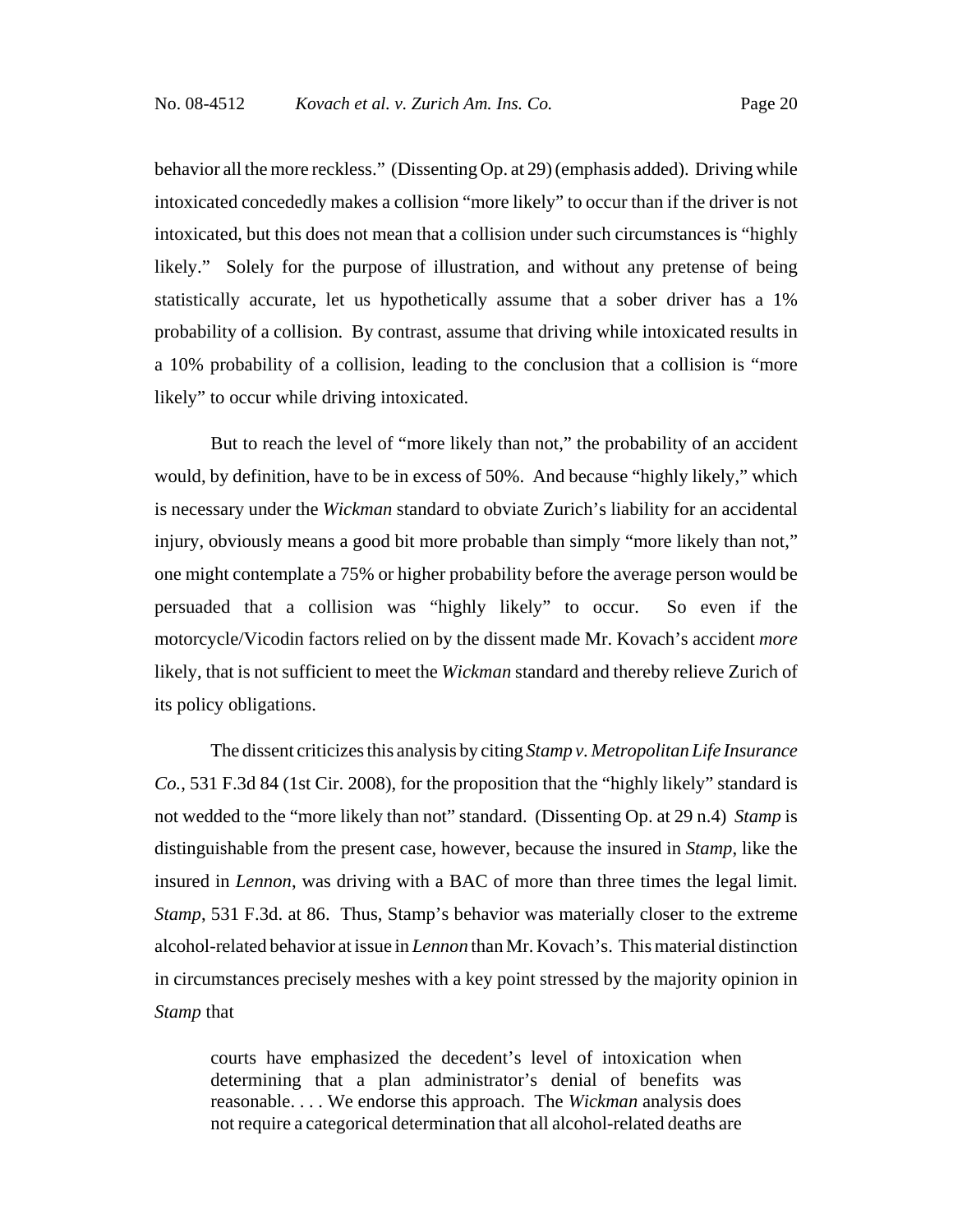per se accidental or nonaccidental. Rather, it leads us to consider the circumstances of the fatal event in question.

*Id*. at 90-91 (internal citations omitted).

We further believe that the Russian roulette example cited in *Stamp* and by the dissent is inapposite because playing Russian roulette has zero social utility, whereas using motorized transportation to move about has a very high level of social utility. In sum, riding a motorcycle while "somewhat impaired" (as opposed to being "grossly intoxicated") may make an accident more likely to occur, but the risk of such an accident is not so "overwhelmingly disproportionate" when compared to the social utility involved, *see id.* at 93 (citation omitted), that an ordinary person would consider a collision involving the impaired driver as nonaccidental.

The solution for insurance companies like Zurich is simple: add an express exclusion in policies covering accidental injuries for driving while under the influence of alcohol, or for any other risky activity that the company wishes to exclude. Policyholders would thus be able to form reasonable expectations about what type of coverage they are purchasing without having to make sense of conflicting bodies of caselaw that deal with obscure issues of contractual interpretation. Had Zurich included such an exclusion in first place, this litigation would have been entirely unnecessary.

# *7. Conclusion*

Zurich's decision to deny benefits to the Kovaches was contrary to the everyday meaning of the word "accidental" as it would be understood by a typical policyholder, and was based almost entirely on a body of largely distinguishable district court cases. Further, Zurich's estimation of the foreseeability of Mr. Kovach's injuries is undermined by statistics showing that the likelihood of a wreck for an individual driving at less than extreme levels of intoxication is exceedingly small as a percentage of all such driving expeditions, and arguably represents Zurich's improper insertion of moral judgments into its analysis of the Plan's provisions. This observation is born out by the fact that insureds would almost certainly expect to be covered for injuries resulting from many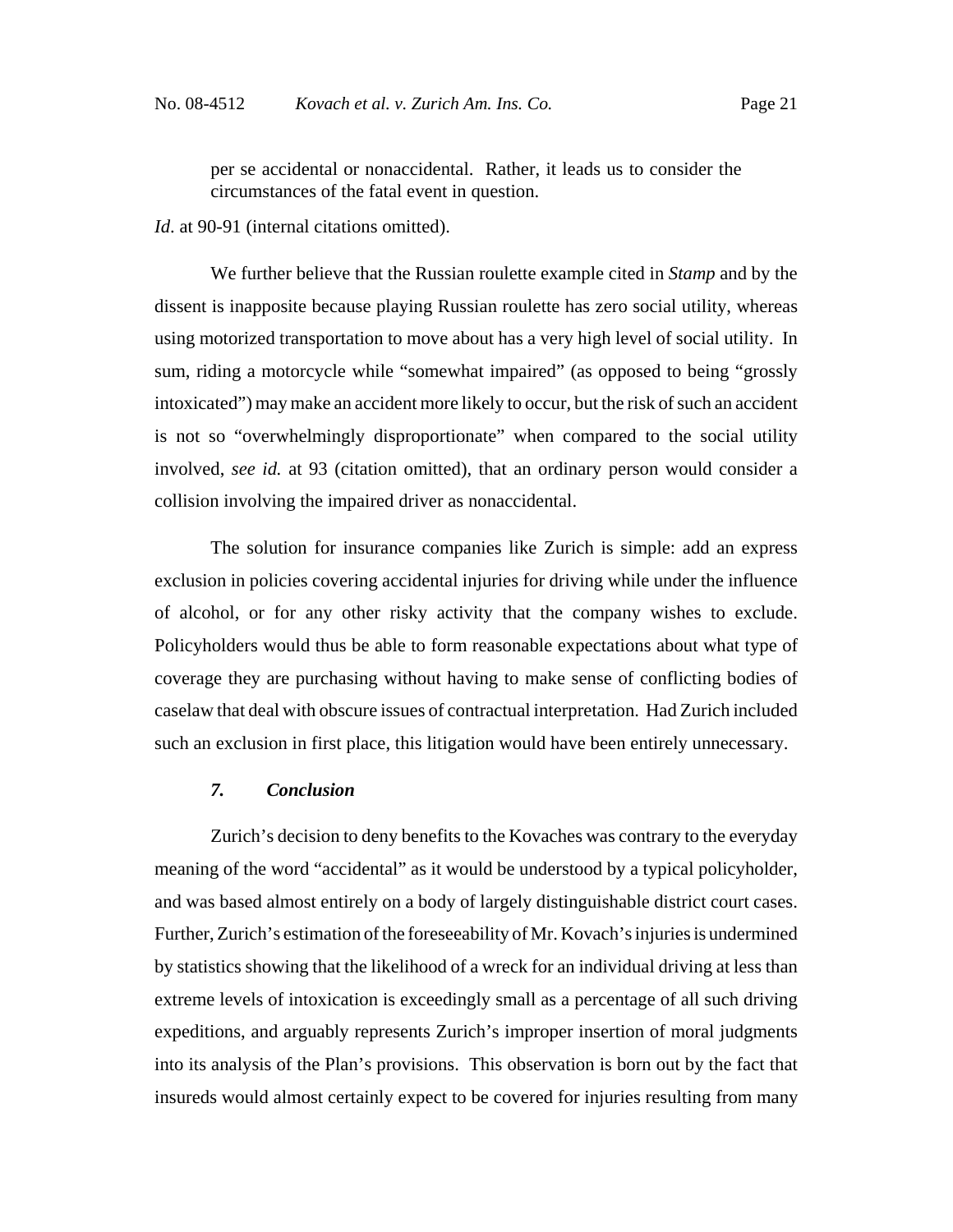other activities that are at least as risky as driving while intoxicated, such as driving while text messaging or while sleep-deprived.

In sum, Mr. Kovach's injuries were not "highly likely to occur" as a result of his intoxication, in contrast to the injuries that *were* highly likely to occur under the facts in *Lennon*. Zurich's interpretation of the Plan's provisions amounts to an additional, unwritten exclusion for all drunk-driving injuries, which is not permitted under even the most deferential standard of review. For all of these reasons, we conclude that Zurich's denial of coverage based on Mr. Kovach's injuries being nonaccidental was unreasonable in light of the Plan's provisions, and thus arbitrary and capricious. *See Morrison v. Marsh & McLennan Cos.*, 439 F.3d 295, 300 (6th Cir. 2006).

# **F. The self-inflicted-wound exclusion**

The alternate explanation offered by Zurich for its denial of coverage to the Kovaches was that Mr. Kovach's injuries fell under the Plan's self-inflicted-wound provision. The relevant language provides that no benefits are payable if the loss is "caused by or connected with . . . a purposeful self-inflicted wound." Zurich reasons that Mr. Kovach's injury resulted from his intentional act of becoming drunk and operating a motorcycle, and was therefore self-inflicted.

The Eighth Circuit, sitting en banc, rejected an identical argument in *King v. Hartford Life & Accident Insurance Co.*, 414 F.3d 994 (8th Cir. 2004) (en banc). There, the insured had died in a motorcycle accident with a BAC of .19. *Id.* at 997. That court held, and we agree, that "[t]he most natural reading of the exclusion for injuries contributed to by 'intentionally self-inflicted injury . . .' does not include injuries that were unintended by the participant, but which were contributed to by alcohol intoxication." *Id.* at 1004. Although Mr. Kovach acted intentionally in drinking to excess and then riding his motorcycle, nothing in the record indicates that he did so with a mind towards harming himself. Zurich's interpretation of the exclusion in question conflates intentional *actions* with intentional *results*. Mr. Kovach's injuries, in other words, were the result of the collision, not simply a consequence of his acts of drinking and driving. After all, "[o]ne rarely thinks of a drunk driver who arrives home safely as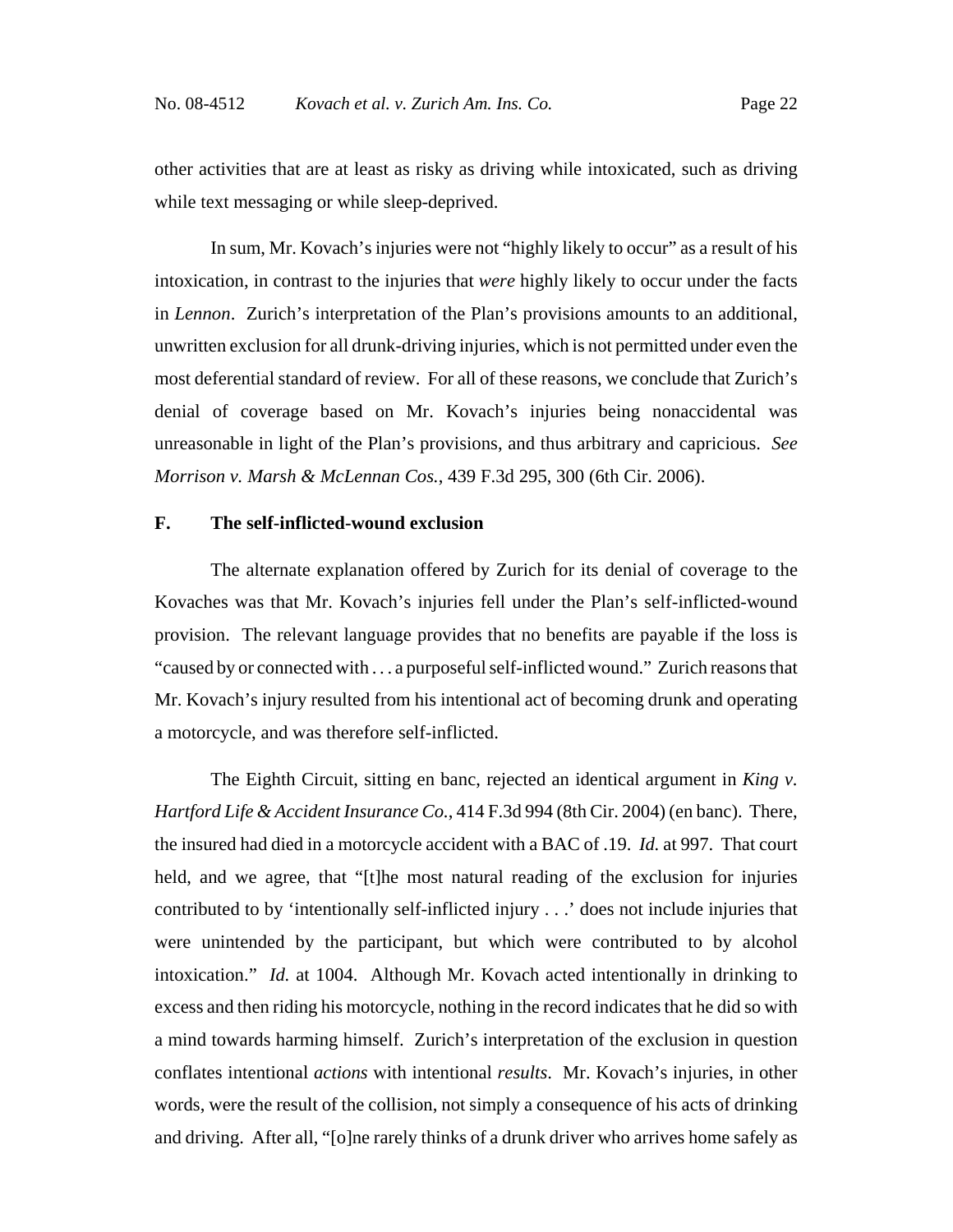an 'injured' party." *Id.* Mr Kovach's intoxication likely contributed to the collision, but to define his excessive drinking as a "purposely self-inflicted wound" would be an illogical and "startling construction." *Id.* Zurich's denial of the Kovaches' claim on this basis was therefore arbitrary and capricious.

#### **G. Appropriate proceedings on remand**

This leaves us with a choice as to the appropriate proceedings on remand. In ERISA cases, appellate courts have the power either to send the matter back to the plan administrator for further consideration or to make a final decision on the merits. *Cook v. Liberty Life Assurance Co.*, 320 F.3d 11, 24 (1st Cir. 2003) ("Once a court finds that an administrator has acted arbitrarily and capriciously in denying a claim for benefits, the court can either remand the case to the administrator for a renewed evaluation of the claimant's case, or it can award a retroactive reinstatement of benefits."). This court has frequently awarded benefits outright in lieu of a remand for reconsideration by the plan administrator. *See, e.g.*, *Cooper v. Life Ins. Co. of N. Am.*, 486 F.3d 157, 171 (6th Cir. 2007) ("[W]e find no need to remand this matter for additional consideration by LINA because of our conclusion that Cooper has clearly established that she is disabled under the Plan."); *Kalish v. Liberty Mut./Liberty Life Assurance Co.*, 419 F.3d 501, 513 (6th Cir. 2005) (concluding that the appropriate remedy was an immediate award of benefits rather than a remand to allow the plan administrator to consider evidence that it had previously ignored).

The case before us has no unresolved factual issues; instead, its resolution revolves around the proper interpretation of the Plan provisions—a question of law that we have answered in the Kovaches' favor. Having determined that Mr. Kovach's collision falls within the definition of "accidental" and is not subject to the self-inflictedwound exclusion, we thus conclude that the proper disposition of this case is an award of benefits to the Kovaches. *See Canseco v. Constr. Laborers Pension Trust*, 93 F.3d 600, 609 (9th Cir. 1996) (concluding that no remand is necessary where no new factual determinations remain).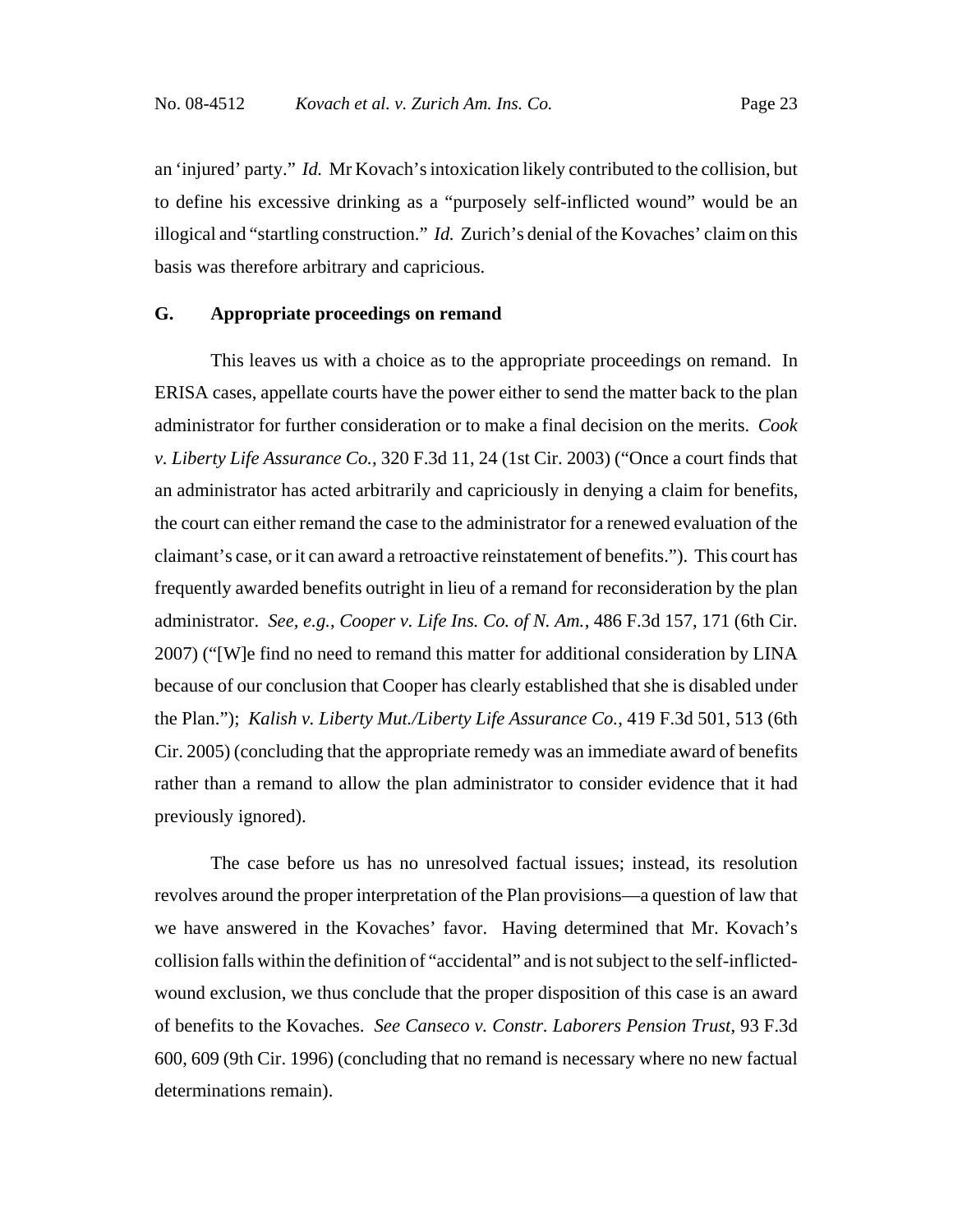# **III. CONCLUSION**

For all of the reasons set forth above, we **REVERSE** the judgment of the district court and **REMAND** the case for the entry of a judgment in favor of the Kovaches.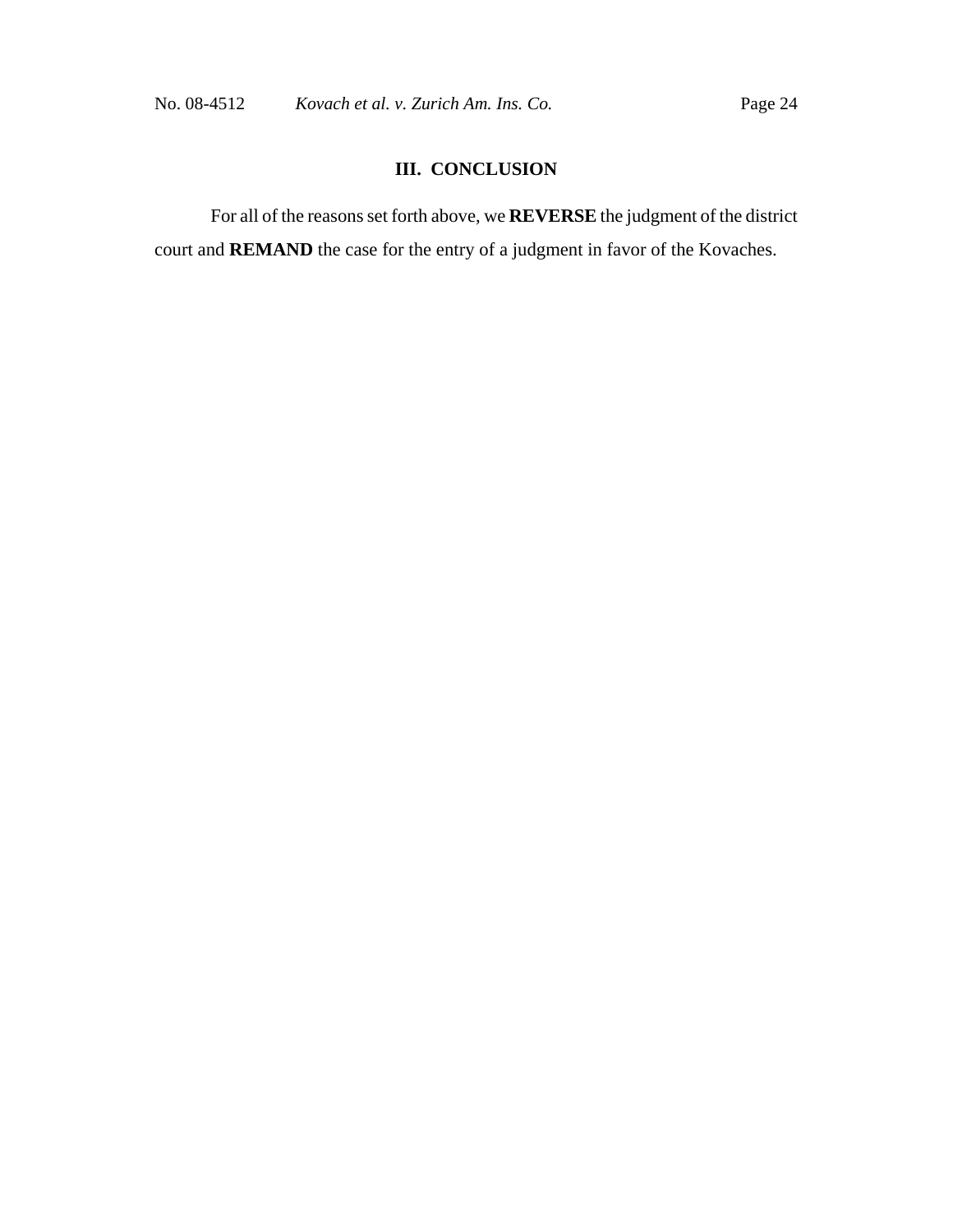# **DISSENT \_\_\_\_\_\_\_\_\_\_\_\_\_\_\_\_\_\_**

**\_\_\_\_\_\_\_\_\_\_\_\_\_\_\_\_\_\_**

McKEAGUE, Circuit Judge, dissenting. I would affirm the district court's decision. The majority's lengthy opinion raises many arguments that I feel compelled to address but, ultimately, I view this as an unfortunate but fairly simple case. When plaintiff-appellant Thomas Kovach decided to mount his motorcycle and drive it on crowded roadways, with a blood alcohol content (BAC) nearly double the legal limit, he engaged in high-risk behavior that made it reasonably foreseeable and highly likely that he would be injured as a result of his choices. It was, therefore, not arbitrary and capricious for defendant-appellee Zurich to determine that the ensuing traffic collision was not accidental and to deny his claim.

 Initially, I emphasize that our review of this case is governed by the arbitrary and capricious standard. The arbitrary and capricious standard requires this panel to uphold the plan administrator's decision, "if it is the result of a deliberate, principled reasoning process and if it is supported by substantial evidence," *Baker v. United Mine Workers of Am. Health & Ret. Funds*, 929 F.2d 1140, 1144 (6th Cir. 1991), and if the decision is "'rational in light of the plan's provisions.'" *Jones v. Metro Life Ins. Co.*, 385 F.3d 654, 661 (6th Cir. 2004) (quoting *Yeager v. Reliance Standard Life Ins. Co.*, 88 F.3d 376, 381 (6th Cir.1996)). Furthermore, plan administrators have "great leeway in interpreting ambiguous terms." *Moos v. Square D Co.*, 72 F.3d 39, 42 (6th Cir. 1995) (citing *Cook v. Pension Plan for Salaried Employees of Cyclops Corp.*, 801 F.2d 865 (6th Cir.1986)). Despite paying lip service to the correct standard of review, the majority's analysis smacks of a much more rigid standard of review, and concludes with an impermissible substitution of its judgment for that of the plan administrator.

 Furthermore, I find that the majority's analysis overlooks two crucial factors: (1) Kovach was driving a *motorcycle* at the time of the accident, an especially dangerous form of transportation, and (2) it was not arbitrary and capricious for Zurich to conclude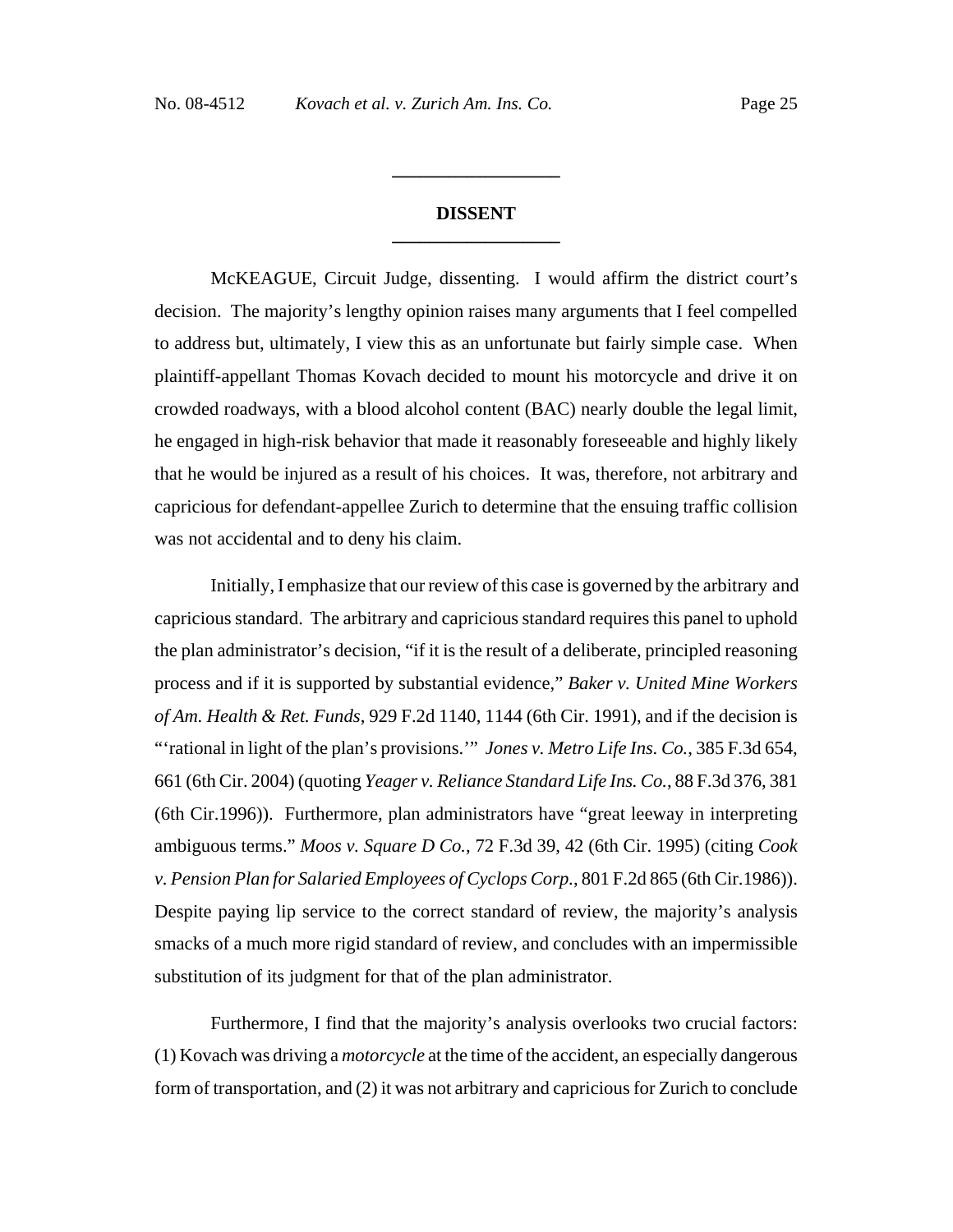that, in addition to having a BAC nearly twice the legal limit, Kovach was also intoxicated on *opiates* at the time of the accident.

# **A. Zurich's finding of opiate use**

 Zurich's decision to partially base its denial of Kovach's claim on the conclusion that Kovach was under the influence of opiates at the time of the traffic collision was the result of a deliberate, principled reasoning process and was supported by substantial evidence. (Administrative Record "A.R." 58) (finding Kovach's death not accidental because it "was a reasonably foreseeable consequence of driving while highly intoxicated and under the influence of drugs"). A number of considerations support Zurich's determination that Kovach was on opiates at the time of the traffic collision: (1) the toxicology report showing a positive test for opiates, (2) evidence indicating Kovach regularly used Vicodin prior to the traffic collision, (3) Kovach's failure during Zurich's review of his claim to dispute Zurich's findings or provide clarifying evidence. Kovach cannot fail to dispute Zurich's findings and then expect factual ambiguities in the record to be resolved in his favor on appeal. *See Perry v. Simplicity Eng'g*, 900 F.2d 963, 966- 67 (6th Cir.1990) (noting that the primary goal of ERISA is to provide "a method for workers and beneficiaries to resolve disputes over benefits inexpensively and expeditiously" and concluding that the claimant had not presented sufficient evidence on a key issue to the plan administrator until he was before the district court and, therefore, that denial was proper); *Marks v. Newcourt Credit Group, Inc.*, 342 F.3d 444, 457 (6th Cir. 2003) ("The scope of the district court's and this court's review of the denial of benefits is limited to the administrative record available to the plan administrators when the final decision was made.").

The administrative record shows that MetroHealth Medical Center tested Kovach's blood at the time of his admission, and the results were positive for opiates. (A.R. 129). During the processing of his claim, Kovach did not deny or contest with contrary evidence, Zurich's finding that his use of opiates contributed to the collision,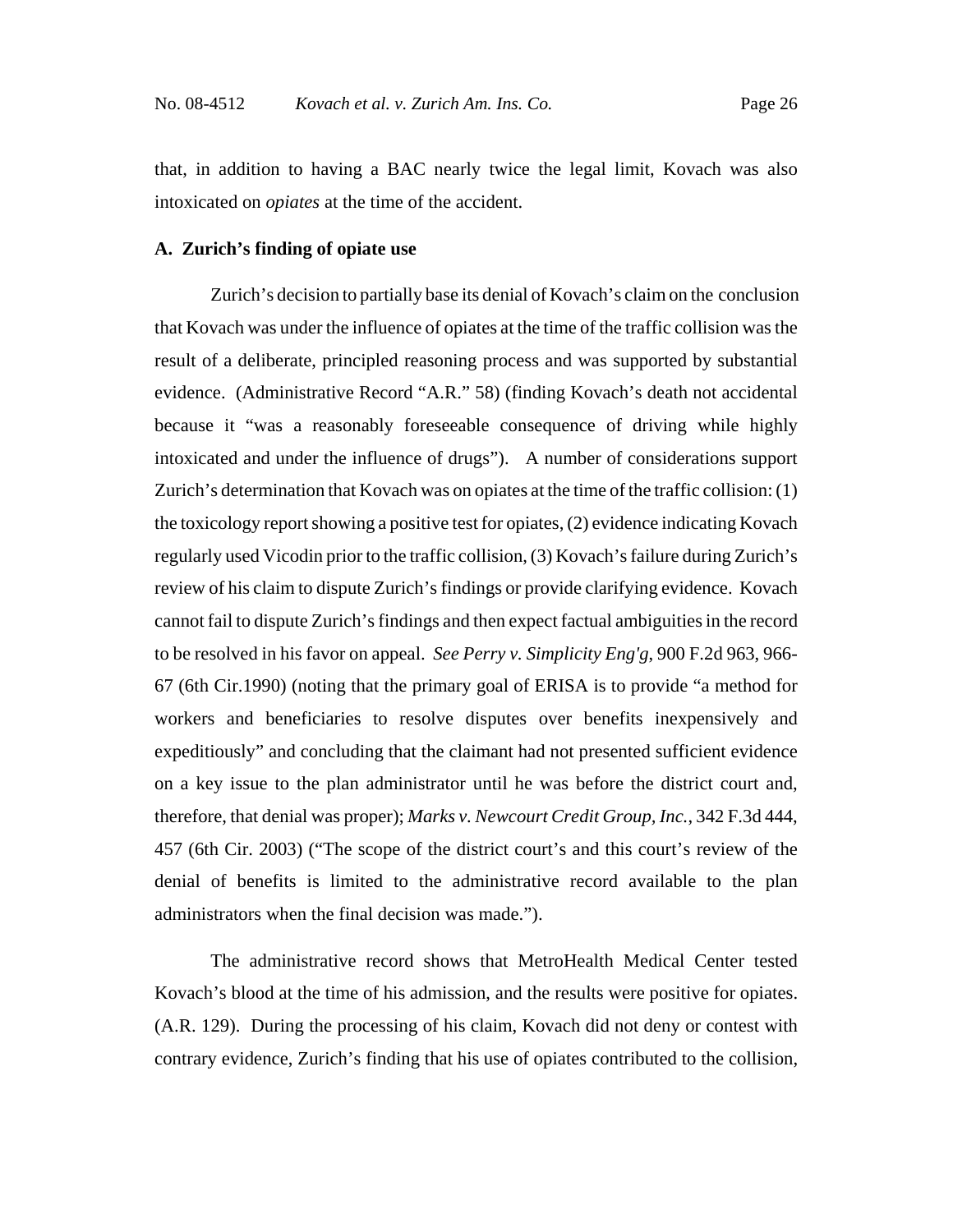and that he was on drugs at the time of the traffic collision. (*See* A.R. 45-50).**<sup>1</sup>** Instead, it is only in his arguments before this court and the district court that Kovach now claims that the opiates in his system were the result of drugs administered to him by medical personnel *after* the traffic collision. (Appellant's Br. at 6). The only evidence he cites for this, and the only evidence in the administrative record, is the notation by MetroHealth Life Flight personnel who took him from Robinson Memorial Hospital, where he was initially admitted after the traffic collision, to MetroHealth. (A.R. 75, 129) (the notation indicated that "morphine," an opiate, was administered to Kovach during the flight).

However, there is documented evidence in the administrative record in the form of Kovach's admission report at MetroHealth, which Zurich had to consider and which supports its determination that Kovach was on opiates at the time of the accident. Kovach's admission report from MetroHealth lists all of the medications that he was on at the time he was admitted. This information was provided to medical personnel at MetroHealth by Kovach, his family, or other medical personnel to enable them to accurately treat him. The admission report clearly shows that, for months before the collision, Kovach had been prescribed Vicodin–an opiate–with instructions to take it every six hours. (A.R. 297, 85). The report also shows Kovach's frequent refills of his Vicodin prescription, including his most recent refill, just eighteen days before the collision, and it certainly provided another reasonable explanation for the positive opiate tests in his bloodstream and provided substantial evidence for Zurich to conclude that Kovach was under the influence of opiates at the time of the collision. *Id.*

The evidence in the record, when coupled with Kovach's conduct before the plan administrator substantiates the reasonableness of Zurich's finding that Kovach was on opiates at the time of the collision, and its decision to base the denial of his claim in part on this factor. The use of even a legally prescribed opiate like Vicodin, in conjunction with alcohol, made it even more reasonably foreseeable or highly likely that Kovach's

**<sup>1</sup>** In his response to the denial letter, Kovach's lawyer does not once dispute that Kovach was on opiates at the time of the accident. Furthermore, he attached an affidavit from Kovach to his response, which also does not dispute that Kovach was on opiates at the time of the accident.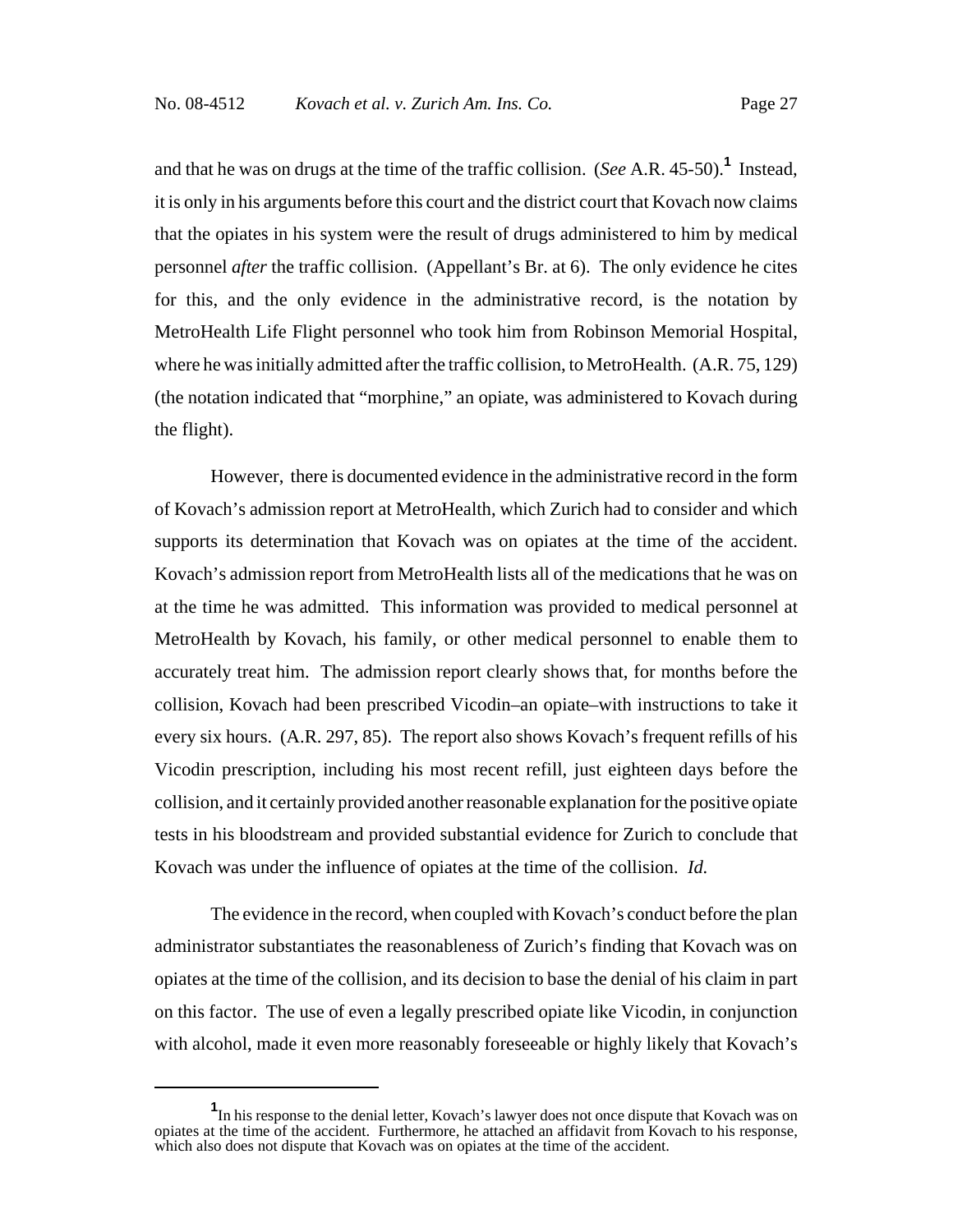ability to safely drive his motorcycle would be significantly impaired. *See Physicians' Desk Reference*, 529-30 (63d ed. 2009) ("[Vicodin], like all narcotics, may impair the mental and/or physical abilities required for the performance of potentially hazardous tasks such as driving a car or operating machinery; patients should be cautioned accordingly. Alcohol and other CNS [Central Nervous System] depressants may produce an additive CNS depression, when taken with this combination product, and should be avoided."). Hence, Zurich's findings that Kovach voluntarily and intentionally ingested opiates before driving his motorcycle reasonably supported its conclusion that his claimed injuries were caused not by an "accident" but by deliberate or reckless misconduct.

#### **B.** *Lennon*

Despite the fact that it was decided after Zurich denied Kovach's claim, the reasoning employed in *Lennon*, a closely analogous case, extends to this case. *See Lennon v. Metropolitan Life Ins. Co.*, 504 F.3d 617, 618-26 (6th Cir. 2007) (upholding a plan administrator's finding that a motorist's high risk behavior while driving drunk was not accidental and provided a valid ground to deny his beneficiary's claim). The majority endeavors to distinguish *Lennon* but, despite these efforts, the fact remains that Kovach engaged in the same type of voluntary high risk behavior exhibited in *Lennon*; behavior that meant it was not arbitrary and capricious for the plan administrator to find that his traffic collision was not an accident. The majority finds particular significance in the fact that Lennon's BAC level was more than double Kovach's BAC in this case. However, Kovach's BAC was still nearly double the legal limit at the time of his admission to Robinson Memorial Hospital. Thus, like Lennon, Kovach was illegally driving with a BAC well above the state presumption for intoxication.**<sup>2</sup>** The BAC levels have been set by the state legislature. It is the legislature, and not this court on a case to case comparison method, that determines when someone is too drunk to drive. By

**<sup>2</sup>** The majority cites the lead opinion in *Lennon* for the proposition that *Lennon* did not consider cases like Kovach's where the motorist is only "somewhat impaired." 504 F.3d at 624. There is no basis in the record to suggest that Kovach was only somewhat impaired. His BAC was nearly double the legal limit. Furthermore, Zurich found that he was on opiates at the time. The issue reserved in *Lennon* seems to cover drivers with a BAC much closer to or under the legal limit, and not on opiates.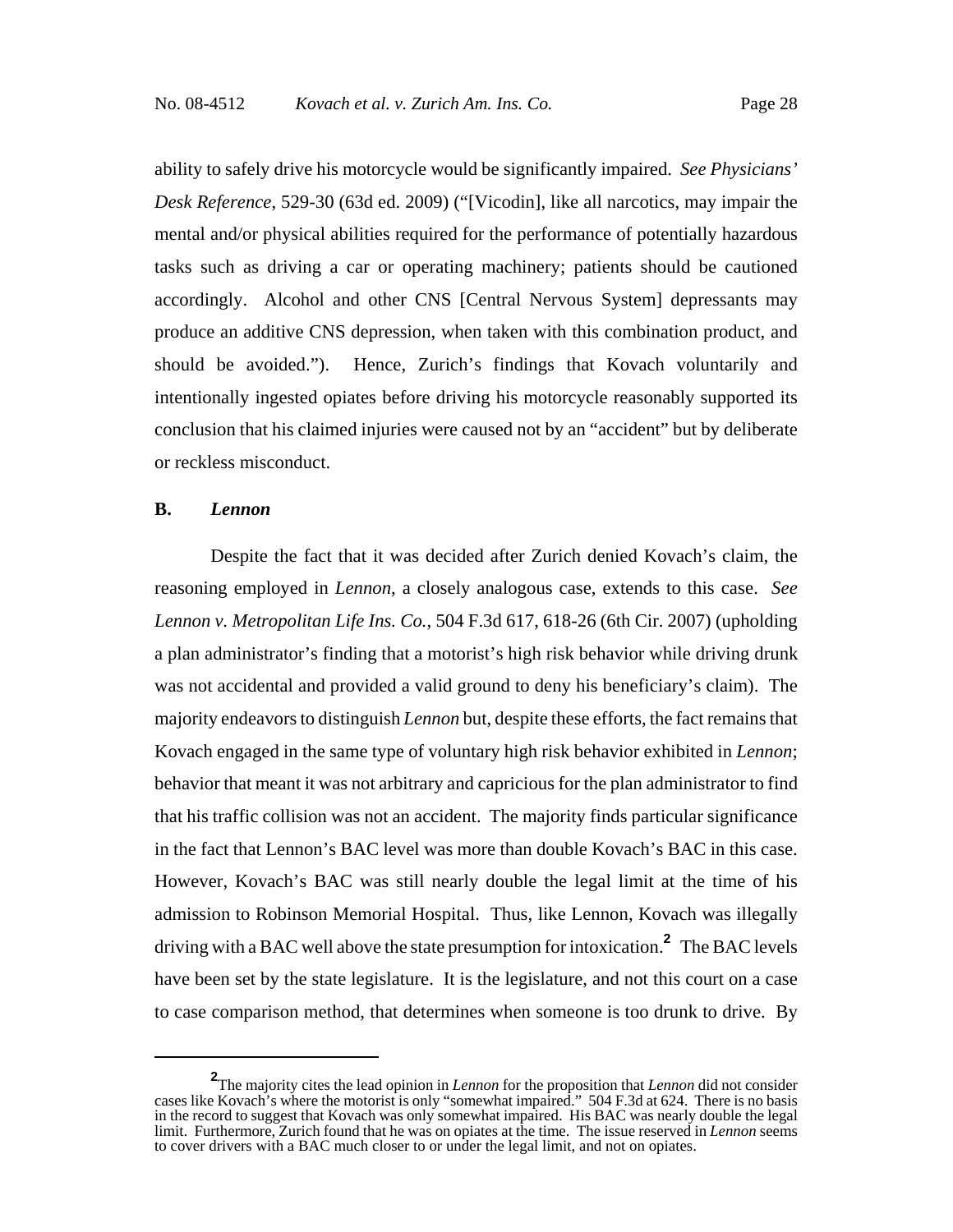legislative judgment Kovach, like Lennon, was too drunk to drive. *See Phelps v. Positive Action Tool Co.*, 26 Ohio St. 3d 142, 145 (1986) ("The legislature, on the basis of extensive research into the problem of drunken drivers, has determined and statutorily established that a blood alcohol level of .10 percent has an adverse effect on an individual's coordination and control and that an individual with that blood alcohol level is incapable of safely operating a motor vehicle.").**<sup>3</sup>** Furthermore, Zurich reasonably found that Kovach was on opiates when his collision occurred. The combination of alcohol and Vicodin made it even more likely that a traffic collision would occur, rendering Kovach's behavior all the more reckless.**<sup>4</sup>**

**3** Ohio has since lowered the BAC limit to .08%.

Moreover, the focus of our objective analysis in *Wickman* was not on the statistical probability that death would occur from the decedent's actions. Instead, we were concerned chiefly with what a reasonable person would perceive to be the likely outcome of the intentional conduct. *Wickman*, 908 F.2d at 1089. Russian roulette provides an archetypal example of this critical distinction. From a statistical standpoint, the likelihood of dying from a single round of Russian roulette is 16%-one in six. Such a death is not "highly likely" if that phrase is taken to mean "more likely than not" or "substantially certain." In fact, those who play Russian roulette have a decent chance, statistically speaking, of not being injured. *Lennon*, 504 F.3d at 623. Nonetheless, such a death "would not be publicly regarded as an accident" because the mortal risk associated with playing Russian roulette is patently obvious to any reasonable person. *Wickman*, 908 F.2d at 1087. Similarly, even if Mrs. Stamp had adduced evidence that those who drive while extremely drunk have a better than even chance of arriving home safely, that evidence would not have been dispositive. Statistical analysis is simply not at the core of the *Wickman* analysis. Instead, as the Sixth Circuit has explained, *Wickman's* framework reflects that "at some point the high likelihood of risk and the extensive degree of harm risked, weighed against the lack of social utility of the activity, become not marginally but so overwhelmingly disproportionate that the resultant injury may be outside a definition of 'accidental' that is not unreasonably narrow." Lennon, 504 F.3d at 623. It was not arbitrary for the plan administrator here to conclude that Mr. Stamp's decision to drive while grossly intoxicated qualifies as overwhelmingly and disproportionately risky conduct.

*Stamp v. Metro. Life Ins. Co.*, 531 F.3d 84, 89-90, 92-93 (1st Cir. 2008) (applying *Wickman's* definition of accidental in the context of a death resulting from driving while intoxicated and noting that "[a]pplying *Wickman*, federal courts have, 'with near universal accord,' upheld plan administrators' determinations that 'alcohol-related injuries and deaths are not "accidental" under insurance contracts governed by ERISA'" (numerous citations omitted)). The majority argues that "playing Russian roulette has zero social utility, whereas using motorized transportation to move about has a very high level of social utility." (Majority Op. 21). I agree that using motorized transportation to move about has a high level of social utility. However, riding a motorcycle with a BAC nearly double the legal limit while on opiates does not. (A.R. 454, 37) (noting that the accident occurred at approximately 7:30 p.m.). Furthermore, driving a motorcycle with a BAC nearly double the legal limit while on opiates, significantly increases the likelihood

**<sup>4</sup>** The majority engages in statistical speculation that the "highly likely" standard it adopts "obviously means a good bit more probable than simply 'more likely than not,'" and concludes that "one might contemplate a 75% or higher probability before the average person would be persuaded that a collision was 'highly likely' to occur." (Majority Op. 20). While I understand that the majority undertakes this analysis "without any pretense of being statistically accurate," I don't think that the "highly likely" standard is wedded to the "more likely than not" standard. The First Circuit, which created the *Wickman* test which the majority adopts, agrees: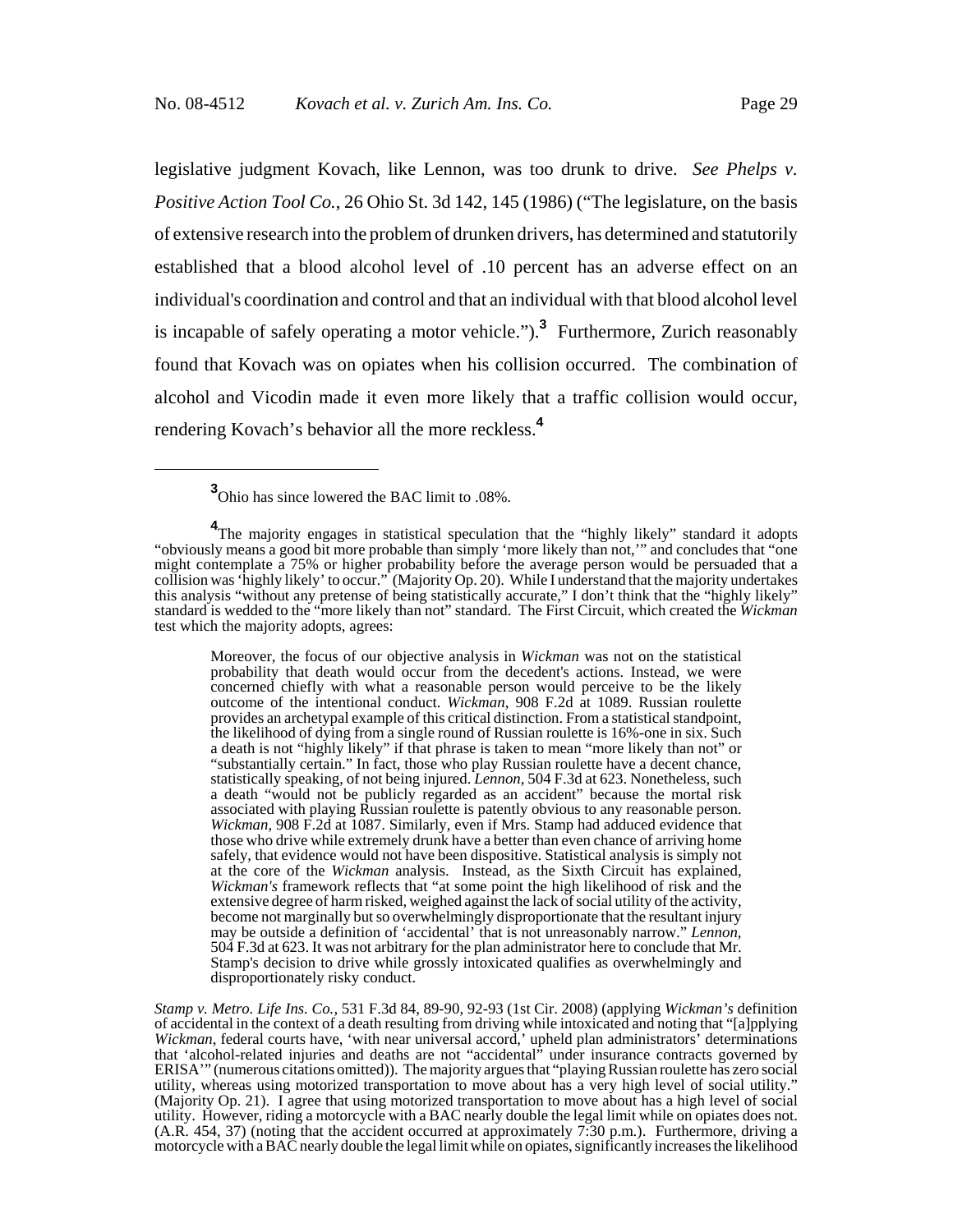The majority also distinguishes *Lennon* by noting that, in addition to drunk driving, the *only other* thing Kovach did out of the ordinary was drive through a stop sign. In contrast, Lennon drove the wrong way up a one way street at a high rate of speed. However, running a stop sign at a crowded intersection, like driving at a high rate of speed up a one way street, is a voluntary illegal act. Thus, even though Kovach's activities were different from the activities of the claimant in *Lennon*, they were also similar in that they were voluntary, high-risk illegal activities. Under Ohio law, driving drunk (no matter how drunk) and driving through a stop sign (no matter how common it is) are both illegal activities.

In attempting to show that Kovach's behavior was less risky then Lennon's, the majority ignores another voluntary decision that Kovach made, the decision to ride a motorcycle while intoxicated. Both statistically and logically, a motorcycle is a more dangerous form of transportation than a car. The National Center for Statistics and Analysis released data on traffic safety showing that, "per vehicle mile traveled in 2006, motorcyclists were 35 times more likely than passenger car occupants to die in a motor vehicle traffic crash and 8 times more likely to be injured." Nat'l Hwy. Traffic Safety Admin., Nat'l Center for Statistics and Analysis, *Traffic Safety Facts: 2007 Data* (2008), DOT HS 810 993, at http://www-nrd.nhtsa.dot.gov/Pubs/810993.PDF. Driving a motorcycle is a voluntary decision that substantially enhances the risk of a death or injury.

When the decision to drive a motorcycle is coupled with the decision to drive while intoxicated, the risk of an injury further increases. The National Highway Safety Administration has published a report describing the increased risks of driving a motorcycle, as compared to other motor vehicles, while intoxicated: "[f]or example, 1 in 4 automobile driver fatalities in the United States were alcohol related during 2005. In comparison, a higher proportion of motorcycle rider

of an accident, when contrasted with driving while not intoxicated. In this case, I believe that Kovach's decision to drive his motorcycle while intoxicated created a high likelihood of risk that, when weighed against the lack of social utility of driving while intoxicated, was so overwhelmingly disproportionate that the resulting injury was clearly outside a definition of accidental that is not unreasonably narrow.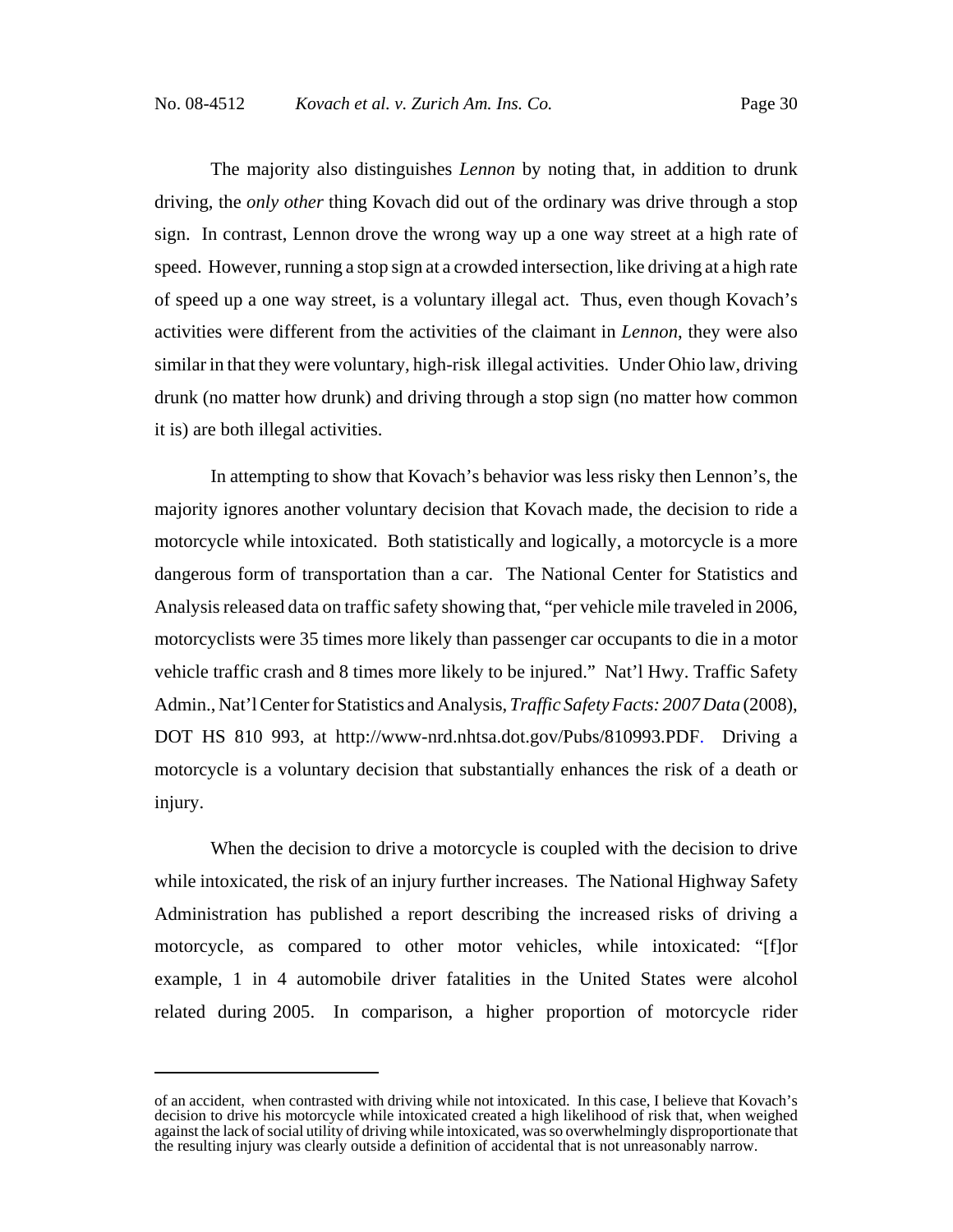fatalities (1 in 3) were related to alcohol in the same year." U.S. Dep't of Trans., Nat'l Hwy. Traffic Safety Admin., *Effects of Alcohol on Motorcycle Riding Skills: Final Report*, DOT HS 810 877, Feb. 2008, http://www.nhtsa.dot.gov/staticfiles/DOT/NHTSA/Traffic%20Injury%20Control/Arti cles/Associated%20Files/HS810877.pdf (finding also that impairing effects on riding performance were evidenced at a BAC level of .08, the legal limit in Ohio). Thus, Kovach's decision to drive a motorcycle while intoxicated greatly enhanced the risk of harm in a manner analogous to the facts presented in *Lennon*, and justified as reasonable Zurich's decision to deny his claim.

# **C. Zurich's definition of accidental**

Even apart from *Lennon*, Zurich's decision cannot reasonably be deemed arbitrary and capricious. Under the arbitrary and capricious standard, the plan administrator's decision does not have to follow a particular test, rather the plan administrator need only use a test that follows a deliberate, principled reasoning process. *See Lennon*, 504 F.3d at 625 ("If the administrator's decision here were subject to the district court's de novo review, its rejection of these cases in favor of the stricter standard advanced in *Wickman* (or some other standard entirely) might have been appropriate. But when it reviews under an arbitrary and capricious standard, the district court cannot simply substitute its judgment for that of the administrator" (Boggs, J. concurring) (citing *Motor Vehicle Mfrs. Ass'n of the United States, Inc. v. State Farm Mut. Auto. Ins. Co.*, 463 U.S. 29, 43 (1983).).

#### *1.**The* **Wickman** *standard*

Zurich based its decision to deny coverage on an interpretation of "accidental," the key term in the policy, that was not arbitrary and capricious. Although not obligated to, Zurich already used a test that incorporated the *Wickman* standard the majority now adopts and applies:

Under applicable case law, an injury is accidental if it is neither subjectively expected nor objectively foreseeable. *Jones v. Metro Life Ins. Co.*, 385 F.3d 654 (6th Cir. 2004). A death or injury is objectively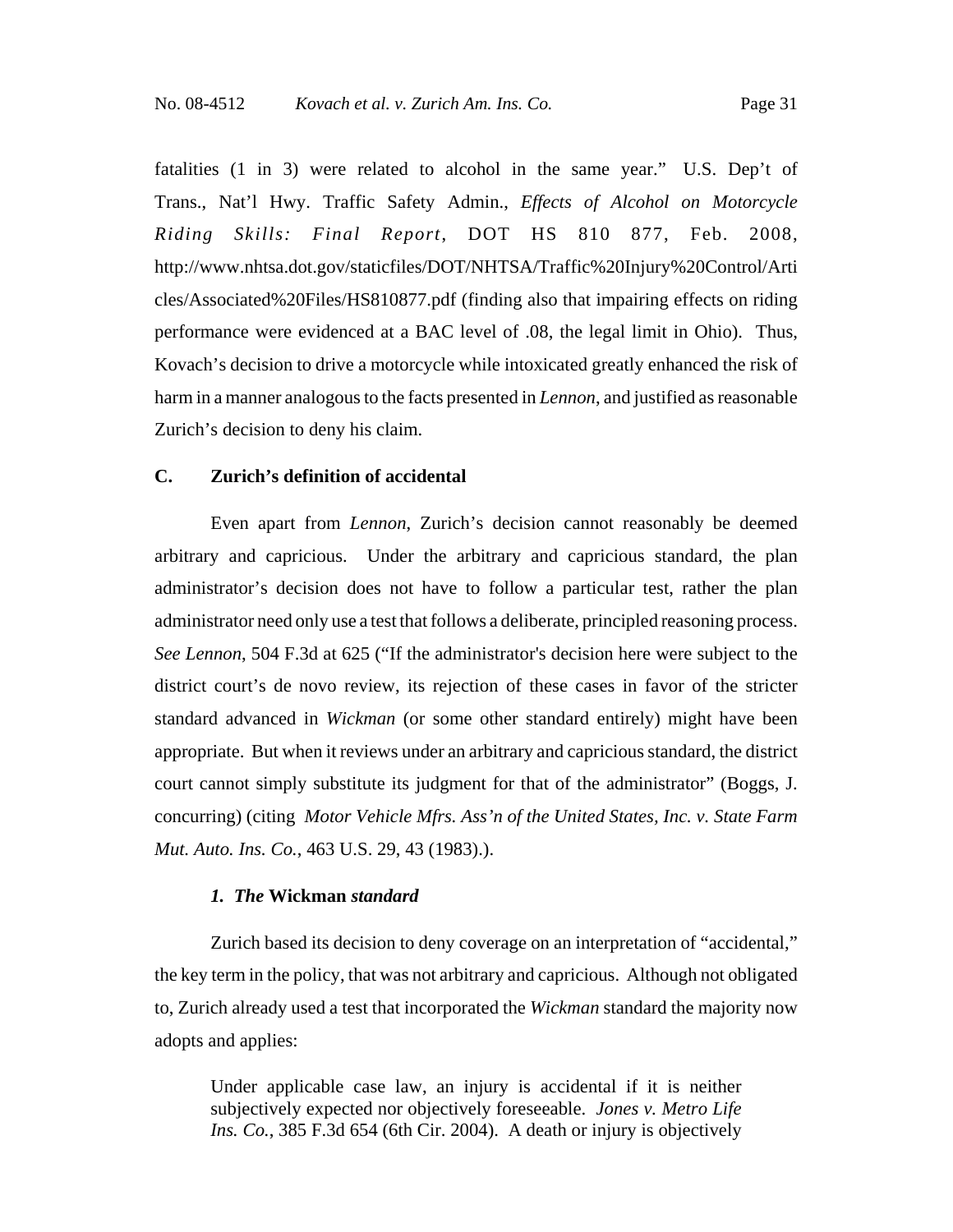foreseeable if a reasonable person with a background and characteristics similar to the insured, would have viewed the resulting injury or death as substantially certain or highly likely to result from the conduct.

(Zurich's denial letter; A.R. 58-59).**<sup>5</sup>** This is, essentially, the same *Wickman* standard that the majority adopts. *Wickman v. Northwestern Nat'l Ins. Co.*, 908 F.2d 1077, 1088 (1st Cir. 1990) (the court looked first to the subjective "reasonable expectations of the insured when the policy was purchased" and, if there is insufficient evidence on this point, then the court looked to "whether a reasonable person, with background and characteristics similar to the insured, would have viewed the injury as highly likely to occur as a result of the insured's intentional conduct"). In fact, it is difficult to see how "objectively foreseeable" (the term Zurich used to define the *Wickman* standard) and the "reasonably foreseeable" language used throughout the denial letter are conflicting standards. Instead, it appears that Zurich used objectively foreseeable as shorthand for the objective prong of the *Wickman* standard and reasonable foreseeable as shorthand for the combined objective and subjective prongs required by *Wickman*. Thus, the phrase "reasonably foreseeable," as used by Zurich, is practically equivalent to the *Wickman* standard, combining both its subjective and objective prongs.

Moreover, even if "reasonable foreseeable" is not a fair proxy for the *Wickman* standard, the majority in *Wickman* concluded that, "[l]egally, 'should have known' is synonymous with, if not even a higher standard than, the *reasonable expectation standard* we promulgated above. Similarly, 'substantially likely to occur' is an equivalent, if not tougher, standard to 'highly likely to occur.'" 908 F.2d at 1089 (emphasis added). Thus, *Wickman* itself recognized that its standard could be expressed in different words that represented an equivalent or higher standard. Again, it is difficult to see how the reasonably foreseeable language Zurich used in its denial letter is a different or lesser standard when compared to "should have known" or "substantially likely to occur," if it is different from the actual language of the *Wickman* standard (substantially certain or highly likely to result from) to begin with. Furthermore, as

**<sup>5</sup>** Indeed, in his appeal to Zurich from their denial, Kovach even criticizes Zurich for "incorrectly" using the *Wickman* standard, which "the Sixth Circuit has not adopted" for the definition of accident.  $(A.R. 46.)$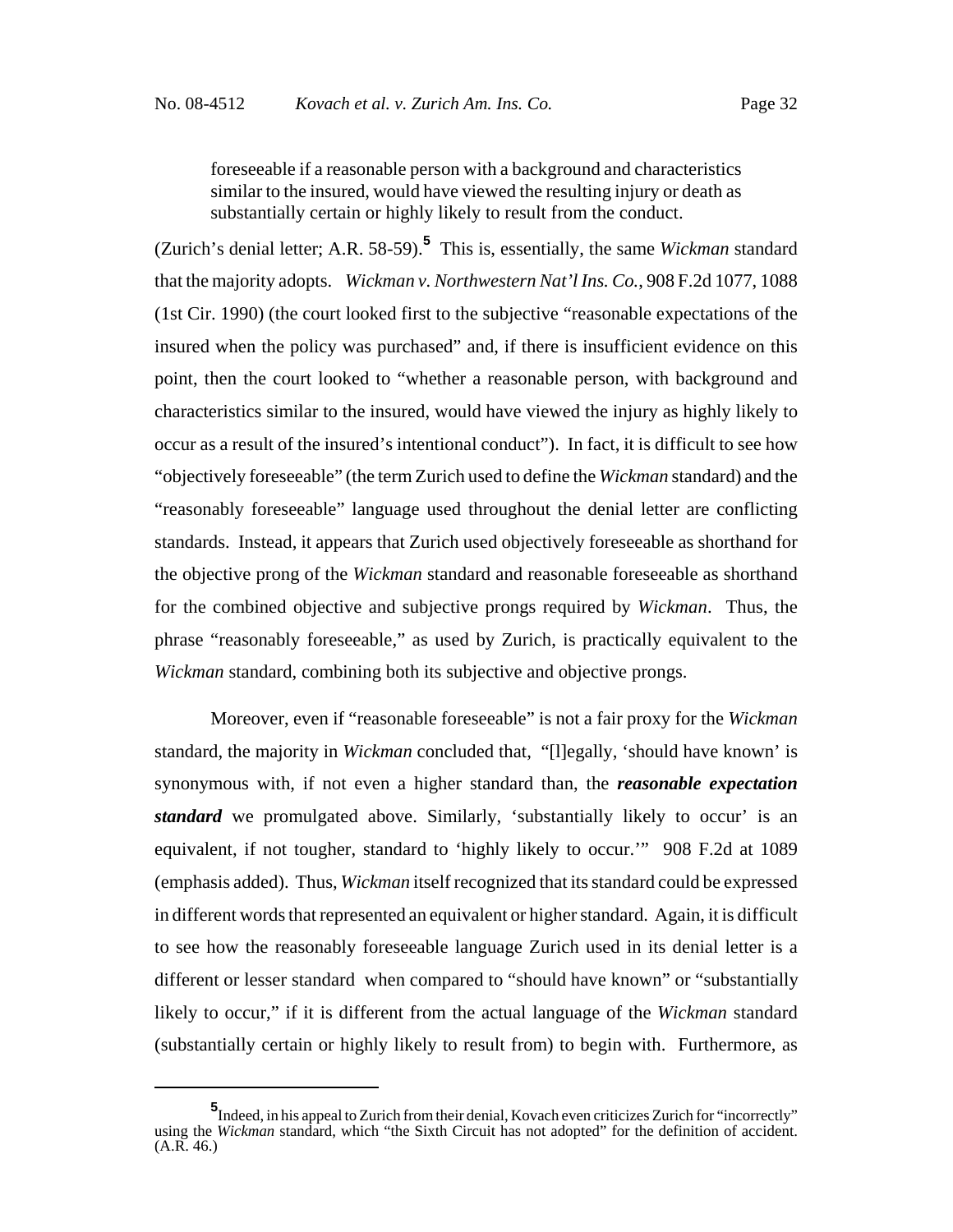emphasized above, the *Wickman* court labeled its test as "the reasonable expectation standard." Logically, reasonable expectation is nearly identical to reasonably foreseeable. Because Zurich applied an analysis that is similar to *Wickman* and used terms either nearly identical to the *Wickman* standard or meant to be a shorthand for the *Wickman* standard, its decision was not arbitrary and capricious.

The cases that Zurich discussed in its denial letter also analyzed, cited to, or relied on the Wickman standard in reviewing the decisions of plan administrators. *See Jones v. Metro. Life Ins. Co.*, 385 F.3d 654, (6th Cir. 2004) (analyzing *Wickman* and describing it in terms similar to those used by Zurich); *Nelson v. Sun Life Assurance Co. of Canada*, 962 F. Supp. 1010, 1012-13 (W.D. Mich. 1997) (analyzing and using *Wickman* in deciding to uphold plan administrator's denial of benefits); *Walker v. Metro. Life Ins. Co.*, 24 F. Supp. 2d 775, 780-82 (E.D. Mich. 1997) (upholding plan administrator's denial of claim after analyzing the facts under the controlling *Wickman* standard); *Miller v. Auto-Alliance Int'l, Inc.*, 175-77 (E.D. Mich. 1997) (citing to *Wickman*); *Cates v. Metro. Life Ins. Co.*, 14 F. Supp. 2d 1024, 1026-27 (E.D. Tenn. 1996) (relying on *Wickman* in upholding plan administrator's denial of benefits); and *Fowler v. Metro. Life Ins. Co.*, 938 F. Supp. 476, 480 (W.D. Tenn. 1996) (relying on *Wickman* in upholding plan administrator's denial of benefits).

Finally, applying the language from the *Wickman* standard to the facts of this case, as the majority proposes to do, it is clear to me that Zurich's decision was not arbitrary and capricious. Kovach's intentional choices, to drive a motorcycle, an inherently dangerous type of transportation, while intoxicated on a mixture of opiates and alcohol, and to drive through a stop sign, represented conduct that a reasonable person would have viewed as highly likely or substantially certain to result in an injury. Furthermore the Kovaches<sup>6</sup> should not be deemed to have reasonably subjectively expected that their disability insurance would cover such reckless behavior.

**<sup>6</sup>** Kovach's spouse purchased the insurance.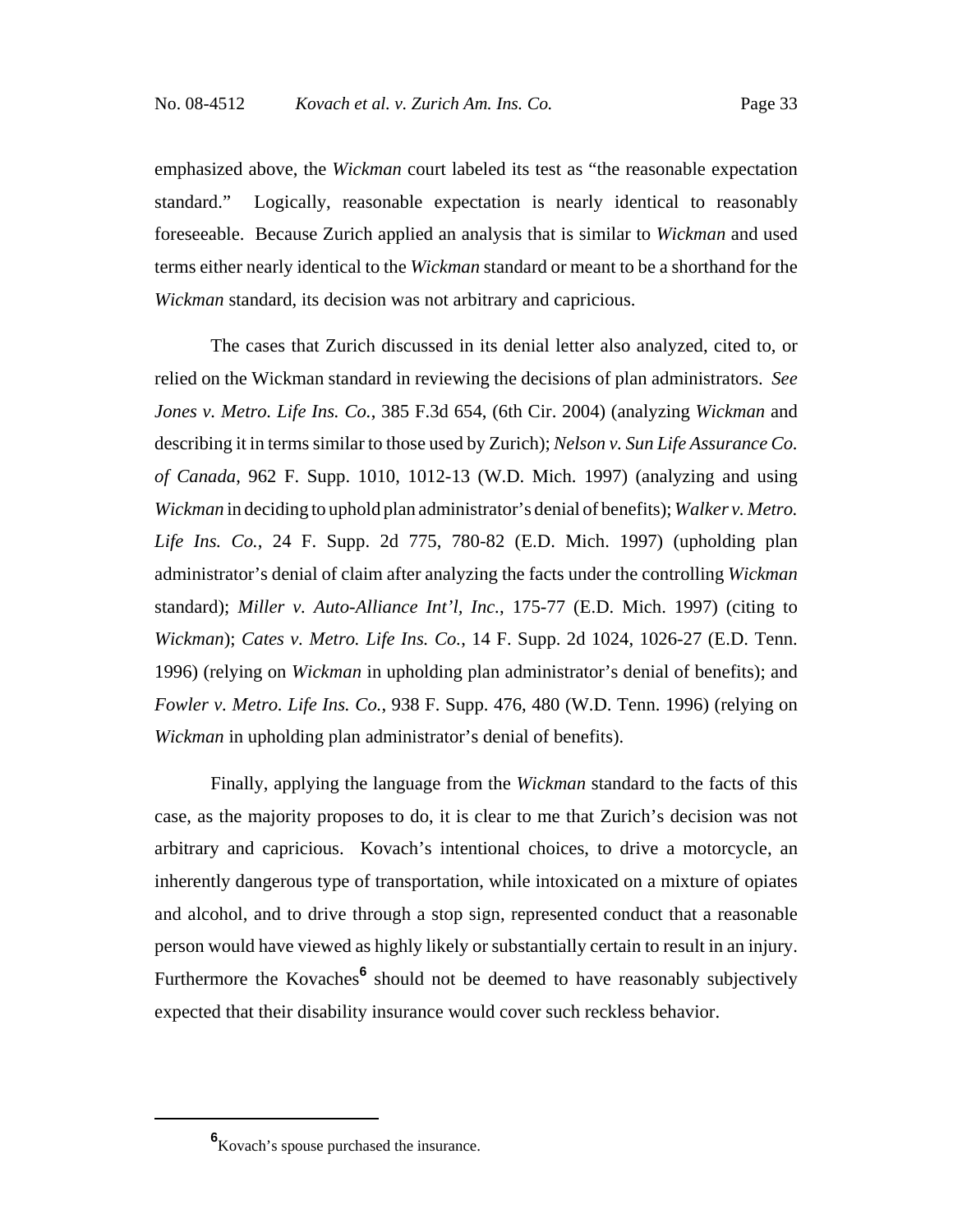#### *2. Zurich's reliance on case law*

Zurich also reasonably relied on federal case law in determining the meaning of "accidental."**<sup>7</sup>** This case law provided a reasonable basis for Zurich's denial of Kovach's claim and shows that Zurich's decision was not arbitrary and capricious. All but one of the many cases Zurich based its decision on dealt with injures to intoxicated motorists. Moreover, of those cases that dealt with an intoxicated motorist, all of them upheld a plan administrator's decision to define accidental as excluding occurrences involving driving with a BAC significantly over the legal limit. *See Nelson v. Sun Life Assurance Co. of Canada*, 962 F. Supp. 1010, 1012-13 (W.D. Mich. 1997) (BAC of .18); *Walker v. Metro. Life Ins. Co.*, 24 F. Supp. 2d 775, 780-81 (E.D. Mich. 1997) (BAC of .22); *Miller v. Auto-Alliance International, Inc.*, 953 F. Supp. 172, 175-77 (E.D. Mich. 1997) (BAC of .29); *Cates v. Metro. Life Ins. Co.*, 14 F. Supp. 2d 1024, 1027 (E.D. Tenn. 1996) (BAC of .18); and *Fowler v. Metro. Life Ins. Co.*, 938 F. Supp. 476, 480 (W.D. Tenn. 1996) (BAC of .26). The majority focuses on the fact that the injured parties in these cases had a BAC that was higher, to varying degrees, than Kovach's in this case. However, this distinction ignores the fact that Kovach, like each of the comparable claimants, was driving illegally with a BAC well over the legislatively determined limit. It was this key similarity, when coupled with the reasoning from these cases, that Zurich relied on in deciding to deny coverage to Kovach. Furthermore, it was not arbitrary and capricious for Zurich to conclude that, in addition to his high BAC level, Kovach was also on opiates at the time of the collision. This factor enhanced Kovach's level of intoxication. As a result, the reasoning in each of these cases supports Zurich's decision to deny coverage.

<sup>&</sup>lt;sup>7</sup> Because I would find that Zurich was not arbitrary and capricious in deciding that Kovach's injuries were not the result of an accident, I do not consider whether his injuries resulted from a selfinflicted wound.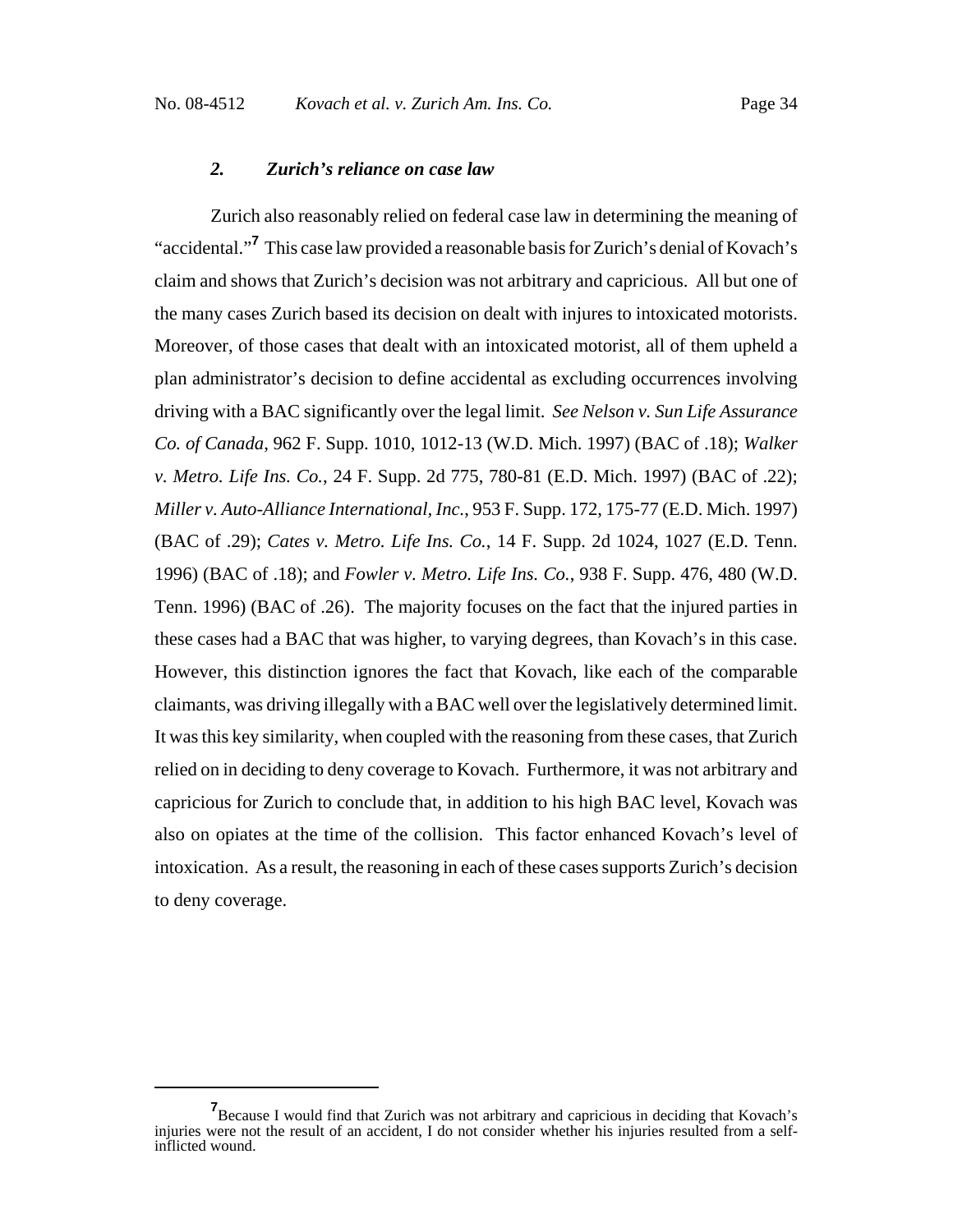#### *3. Foreseeability of injury*

 The majority criticizes Zurich for failing to provide information on the foreseeability of harm to Kovach based on his specific BAC, which was nearly double the legal limit. However, in criticizing Zurich, the majority overlooks the more important point that Kovach did not contest that his high BAC and opiate use contributed to the traffic collision, or even the degree of his intoxication. When Zurich based its decision on Kovach's level of intoxication, it was incumbent on Kovach to challenge their determination. By failing to do so, Kovach essentially conceded that point. Furthermore, since Kovach did not contest this point, Zurich had no reason to provide additional evidence or argument establishing how intoxicated Kovach was and the degree to which that contributed to his injury.

# *4. Ordinary meaning*

In an effort to discredit Zurich's interpretation of the term accidental, the majority provides an ordinary meaning of "accidental," but a closer examination of the ordinary or dictionary meaning of "accidental" does not reveal a single accepted understanding. Instead, the ordinary meaning seems to establish that there is more than one meaning of the word "accidental," and that Zurich's interpretation, even if not the best, was certainly not an arbitrary and capricious interpretation. The majority accepts the ordinary meaning of accidental to be "occurring unexpectedly or by chance" or "happening without intent or through carelessness and often with unfortunate results." Kovach's traffic collision was obviously unexpected in the sense that he clearly did not *actually* expect it would happen; if he did, then hopefully he never would have driven his motorcycle while intoxicated in the first place. But, to a third party observer–an ordinary person–the fact that an intoxicated motorcyclist ran a stop sign, and that a collision occurred after an intoxicated motorcyclist ran a stop sign would both probably be expected, or at least sufficiently careless that unfortunate results would certainly not be unexpected. Certainly an ordinary person would expect that, if one drives with a BAC well above the legal limit, he or she should expect that a traffic collision would be much more likely to occur, which is why there are laws against driving while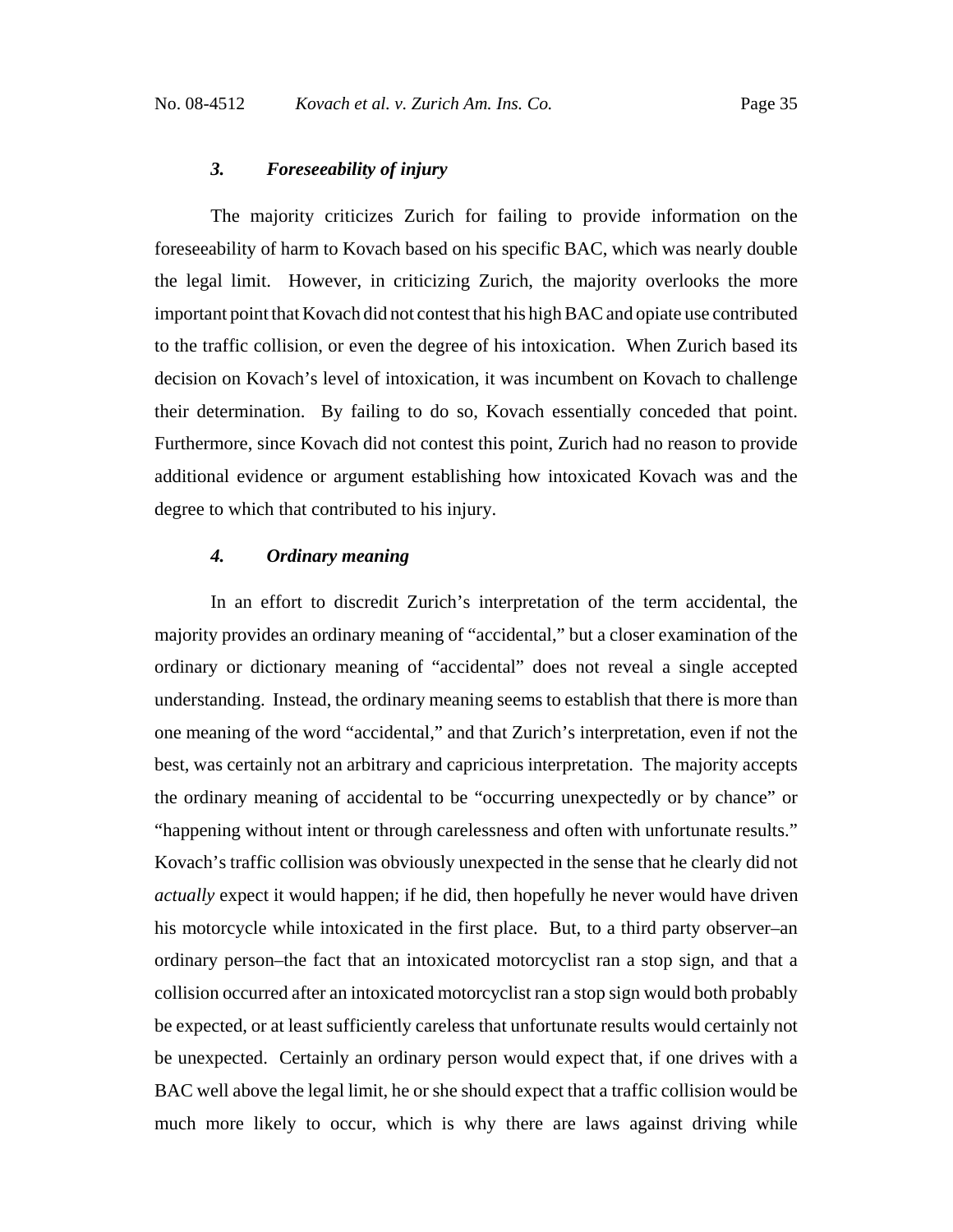intoxicated. *See Michigan v. Sitz*, 496 U.S. 444, 451 (1990) (describing the well known dangers and costs of drunk driving).

Furthermore, to say that Kovach's traffic collision happened by chance, without intent, or through mere carelessness is to absolve Kovach of the responsibility the ordinary person would certainly feel he had for the traffic collision. By driving a motorcycle while intoxicated, Kovach engaged in more than merely careless behavior, he intentionally chose to engage in grossly negligent or reckless behavior. Indeed, the first definition of accidental listed in Webster's dictionary, which the majority omits, articulates the importance of assigning responsibility to Kovach's decisions:

*1* : arising from extrinsic causes.

http://www.merriam-webster.com/dictionary/accidental. This primary definition captures the underlying sense of responsibility or, rather, the lack thereof that is ordinarily associated with the term accidental. Something accidental is something caused by external forces, or extrinsic causes, *not* something caused by personal decisions. But Kovach's injury was a result of his irresponsible choices, it was due to his misconduct, and it was his fault. The police report established that he ran a stop sign and the blood tests at the hospital showed that he was intoxicated.An ordinary person, asked who was to blame for Kovach's "accident," would certainly assign the fault and the responsibility to him and to his choices, not to extrinsic causes. In this case, his personal choices to drive while intoxicated and to drive his motorcycle through the stop sign caused the traffic collision, not the extrinsic or accidental causes (the other car, the pavement, the weather conditions, etc.). In any event, it was certainly not arbitrary and capricious for Zurich to follow this ordinary meaning, and to determine that Kovach's injuries were not caused by accidental means under the ordinary meaning or dictionary definition of the word.

# *5. Other risky activities*

The majority hypothesizes that this court would not permit a plan administrator to find that injuries resulting from text messaging while driving, drowsiness while